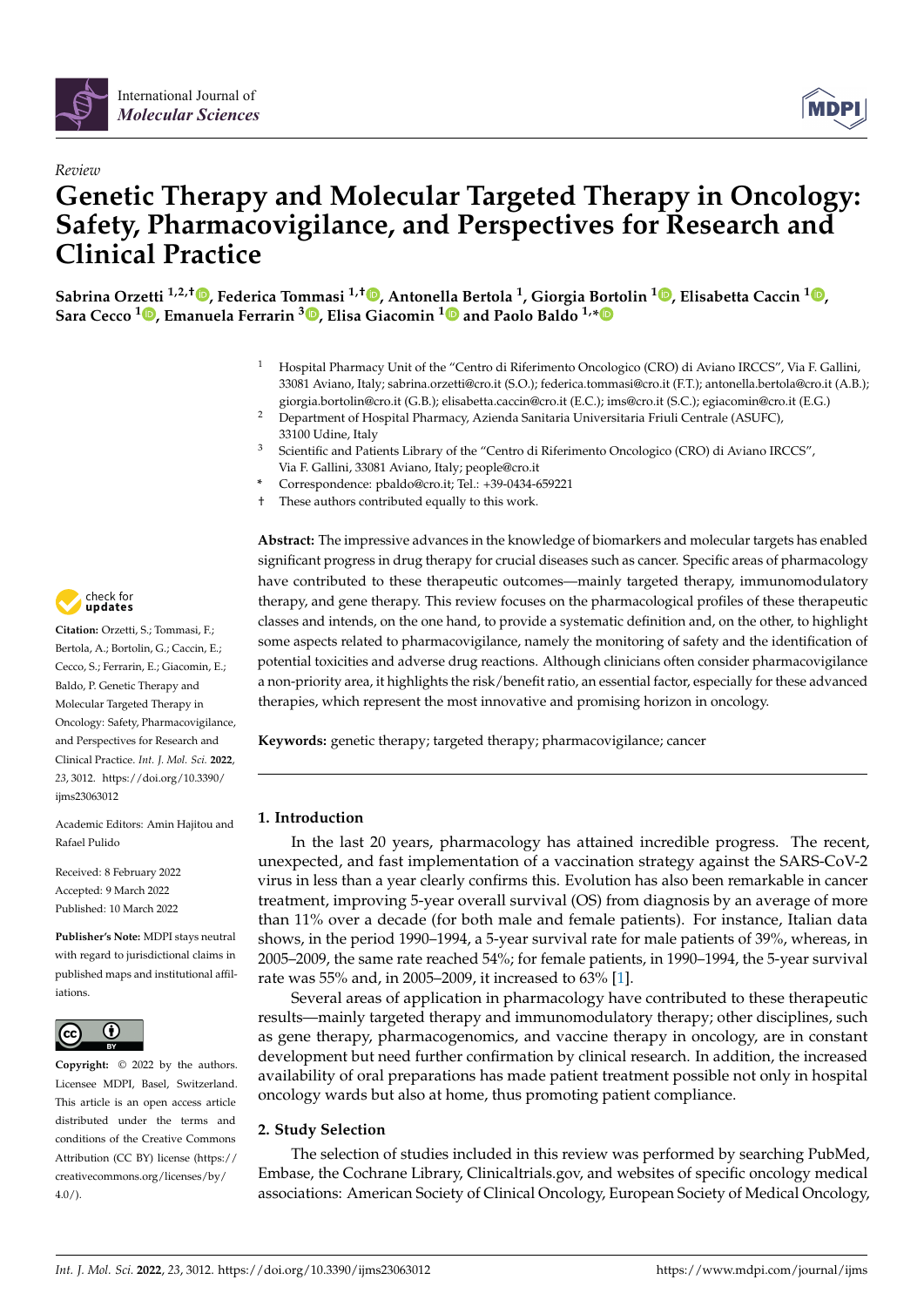and Associazione Italiana di Oncologia Medica. The studies selected to be included in this review used a multiplicity of terms to indicate the same pharmacological class; therefore, for the sake of clarity and consistency, preliminary definitions of the terms used in this review to group the pharmacological classes in the same clinical–therapeutic area are herein outlined.

# **3. Terms and Definitions Used**

We used the definitions based on the official terms reported in the MeSH dictionary, provided by the National Library of Medicine [\[2\]](#page-23-1):

- Precision medicine (MeSH unique ID: D057285; year introduced: 2010), also often referred to as personalized medicine. Official definition: clinical, therapeutic, and diagnostic approaches to optimal disease management based on individual variations in a patient's genetic profile.
- Genetic therapy (MeSH unique ID: D015316; year introduced: 2012), also often referred to as gene therapy in the medical literature. Official definition: techniques and strategies that include coding sequences and other conventional or radical means to transform or modify cells to treat or reverse disease conditions.
- Cell- and tissue-based therapy (MeSH unique ID; D064987, year introduced: 2014). Official definition: therapy that involves the transplantation of cells or tissues developed to restore the function of diseased or dysfunctional cells or tissues.
- Molecular targeted therapy (MeSH unique ID: D058990; year introduced: 2011), also often referred to as target therapy. Official definition: treatment with drugs that interact with or block the synthesis of specific cellular components characteristic of the individual's disease to stop or interrupt the specific biochemical dysfunction involved in the progression of the disease.
- Antineoplastic agents (MeSH unique ID: D000970; year introduced: N/A). Official definition: substances that inhibit or prevent the proliferation of neoplasms.
- Immunotherapy (MeSH unique ID: D007167; year introduced: 1973). Official definition: manipulation of the host's immune system in the treatment of disease. Includes both active and passive immunization as well as immunosuppressive therapy to prevent graft rejection.

#### **4. Genetic Therapy for Cancer**

Genetic therapy is a promising and articulated research track in the oncology field. Although it is not currently commonly used in all hospitals/clinics, the scientific and technological concepts underlying it are highly refined and innovative (Figure [1a](#page-2-0)). Suffice it to say that one of the technologies (mRNA) that made vaccines against the SARS-CoV-2 virus -responsible for the current global pandemic- possible, also derived significantly from cancer research carried out in recent decades [\[3,](#page-23-2)[4\]](#page-23-3). The pharmacotherapeutic classes concerning the field of oncology that can be included in the definition of gene therapy are oligonucleotides, oncolytic virus therapy, cell and tissue therapy, and specific vaccines for cancer [\[5,](#page-23-4)[6\]](#page-23-5). However, it is not possible to categorically draw boundaries between the various definitions; for example, CAR-T therapy also acts on the immune system, and aptamers exert their therapeutic action as a function of their affinity with biocellular targets [\[7\]](#page-23-6). Similarly, immunotherapeutic agents exert their action by interacting with specific cellular target antigens. The utility in the classification of therapeutic agents is often functional, toward greater comprehensibility and schematic representation [\[8\]](#page-23-7).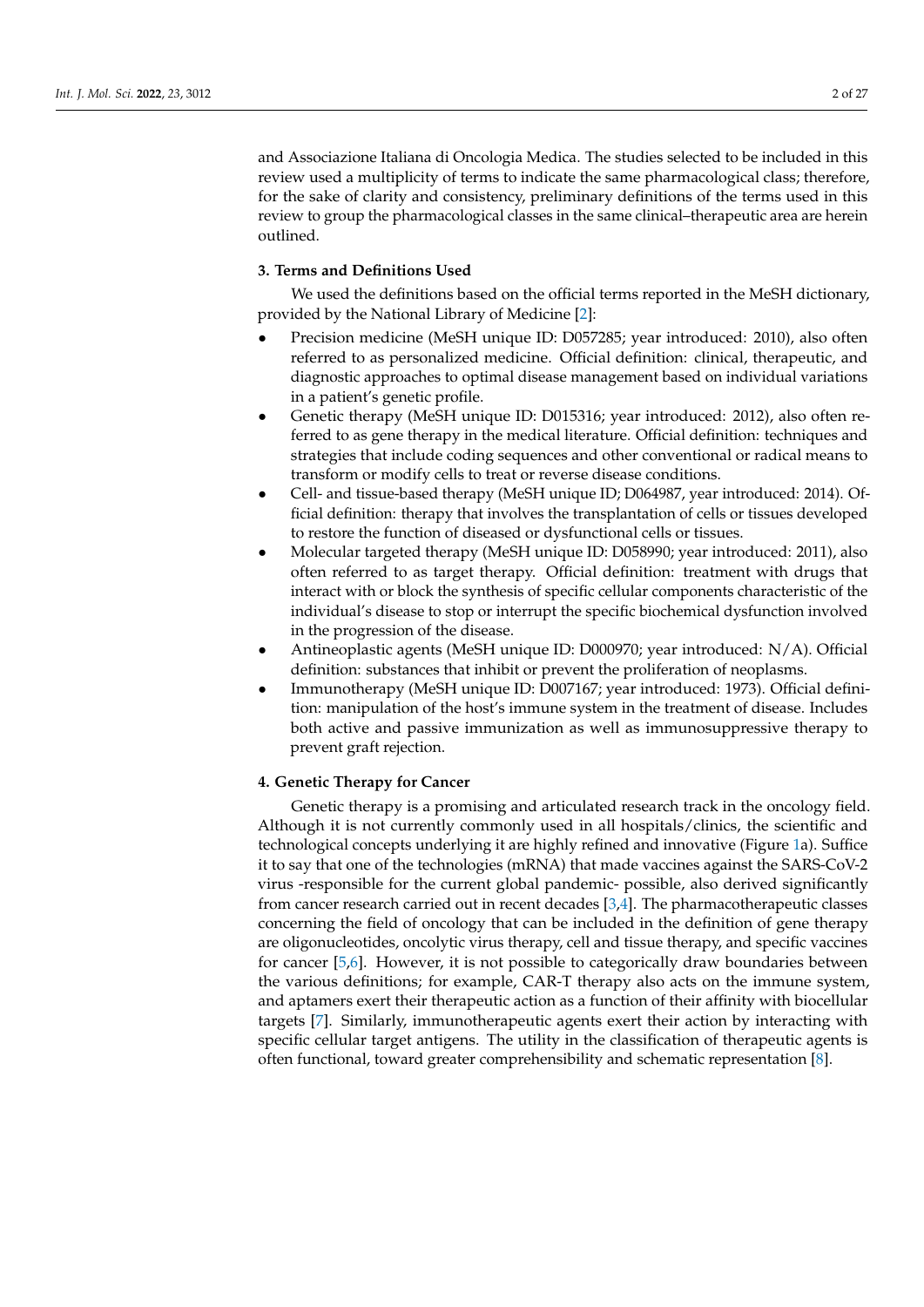<span id="page-2-0"></span>

(**c**)

extination<br>gets in the cell. BCR-ABL: Breakpoint Cluster Region-Abelson gene; nRTKi: Non-Receptor Tyrosine o<br>Kinase inhibitors; RTKi: Receptor Tyrosine Kinase inhibitors; VEGFR: Vascular Endothelial Growth targets in the cell. BCR-ABL: Break point Cluster Region-Abelson gener; new contraction-Tyrosine Kinase inhibitors; RTKi: Receptor Tyrosine Kinase inhibitors; VEGFR: Vascular Factor Receptor; EGFR: Epidermal Growth Factor Receptor; PDGFR: Platelet-Derived Growth Factor Receptor; FGFR: Fibroblast Growth Factor Receptor; CDKi: Cyclin-Dependent Kinase inhibitors; PARPi: Poly Adenosine diphosphate-Ribose Polymerase inhibitors; MHCI: Major Histocompatibility Complex; PD-1: Programmed cell Death Protein 1; CTLA-4: Cytotoxic T-Lymphocyte Antigen 4; CAR: Chimeric Antigen Receptor; ADCC: Antibody-Dependent Cellular Cytotoxicity. (c) Pictorial rappresentation of the workflow of the International sistem of pharmacovigilance. Spontaneous reports of ADRs (adverse drug reactions) are collected from international databases (Vigibase, FAERS system  $\Gamma$  International signation of  $\Gamma$  pharmacovidination of  $\Gamma$  and  $\Gamma$  and  $\Gamma$ and Eudravigilance) in order to generate alerts and implement post-marketing drug surveillance.<br>. **Figure 1.** (**a**) Genetic therapy involves the interaction between pharmacological molecules and the genetic material of the cell; (**b**) Targeted therapy involve specific sites to interact with molecular tar-

# to generate alerts and implement post-marketing drug surveillance. *4.1. Oncolytic Viruses (OVs)*

*4.1. Oncolytic Viruses (OVs)*  cells and killing them. This is why they are then referred to as "oncolytic". Although this type of approach is now included in the context of gene therapy against cancer, research in oncolytic viruses (OVs) has its origin in th[e](#page-23-8) early 1950s [9]. Although they belong to different families (Adenoviridae, Herpesviridae, Paramyxoviridae, Parvoviridae, Picornaviridae, Poxviridae, Reoviridae, Rhabdoviridae) [10], there are essentially three viral agents currently registered for therapeutic application, the first of which was Rigvir $^{\circledR}$  in 2004 [11], while many agents are under investigation for use in diagnostic and therapeutic techniques in different types of cancer [12]. OVs are engineered to infect cancer cells, replicate, and cause cell lysis while sparing healthy cells. In addition to this mechanism of action, OVs contribute to the global response of the organism by expressing substances and antigens in the tumor microenvironment (MEV). They also contribute to an organic/biological Viruses interact biologically with human cells in vivo, expressing selectivity for cancer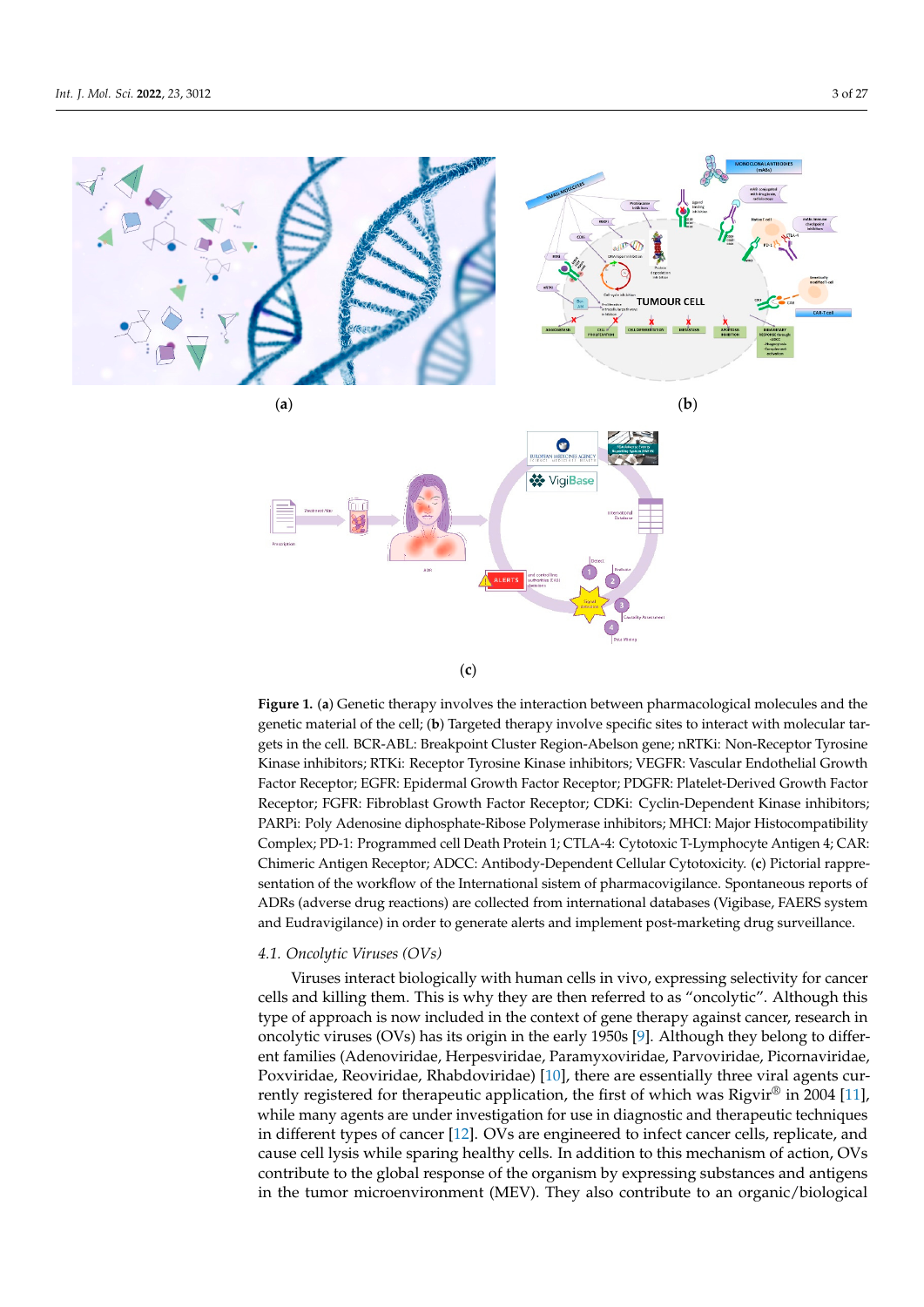reactivity that can be exploited for more accurate diagnosis by aiding in the use of imaging technologies (e.g., fluorescence, luminescence) [\[13–](#page-23-12)[15\]](#page-23-13).

#### *4.2. Cell- and Tissue-Based Therapy for Cancer*

Although this product category can be considered borderline in terms of immunotherapy (a sort of cell immunotherapy), it best represents innovation in the field of biotechnology and advanced therapy. Chimeric antigen receptor (CAR-T) cells and T cell redirecting bispecific T cell engager (BiTE) are approved for use in several forms of hematologic malignancies [\[16\]](#page-23-14). The main concept underlying the mechanism of action of this class of drugs is the redirection of T cell reactivity against specific tumor antigens. CAR-T cells are genetically engineered T cells with a chimeric antigen receptor [\[17](#page-23-15)[,18\]](#page-23-16). The CAR is composed of an extracellular single-chain variable fragment (scFv), a domain that recognizes tumor-specific antigens and intracellular signaling targets. BiTEs are recombinant proteins consisting of two scFv fragments of separate antibodies, one to target a tumor-specific antigen and one to intercept and recruit active T cells. Recruited T cells are then redirected to kill cancer cells.

Select clinical trials investigating the safety of genetic therapy for cancer are reported in Appendix [A](#page-13-0) (Table [A1\)](#page-16-0).

#### *4.3. Cancer-Specific Vaccines*

Although the therapeutic potential of vaccines in the treatment of various forms of cancer has yet to be attained, the technologies used for the rapid development of vaccines against the SARS-CoV-2 virus, particularly viral-vector and DNA/RNA-based technologies, derive from decades of scientific and laboratory research in the fight against cancer [\[19\]](#page-23-17). The success of prophylactic strategies against pathogens such as polio and smallpox viruses, or viral-driven cancers such as hepatitis B virus (HBV), which causes hepatocarcinoma, and human papilloma virus (HPV), which causes cervical cancer [\[20,](#page-23-18)[21\]](#page-23-19), suggests potential new perspectives for the development of "preventive" (or prophylactic) anticancer vaccines. Still, so far, research has not yielded satisfactory results for other forms of cancer.

In parallel, the class of anticancer vaccines, defined as therapeutic, includes agents that belong to several categories: cell-, peptide-, DNA- or RNA-, viral-vector, or bacterialvector based vaccines [\[22,](#page-23-20)[23\]](#page-23-21). To quickly understand the potential benefits expected of gene therapy through this category of agents, we must bear in mind that the goal of any therapeutic cancer vaccine is to increase and reactivate the body's latent immune response, specifically that of non-active T cells in the tumor microenvironment, by stimulating dendritic cells (DCs), thus conferring the T cells with the property of being tumor-specific antigens (TAAs). Moreover, efficient delivery of vaccines is required through nanocarriers or specific adjuvant molecules or ligands that favor an effective interaction with the tumor microenvironment and, therefore, the release of therapeutic or cytotoxic agents to specific cellular targets.

Select clinical trials investigating the safety of vaccines for cancer are reported in Appendix [A](#page-13-0) (Table [A2\)](#page-18-0).

#### *4.4. Combination Therapies and Therapeutic Oligonucleotides*

Several studies are currently evaluating combination therapy strategies involving various agents, immunomodulatory therapy, bi-specific T cell engagement, cell-tissue therapy with CAR-T, and the use of specific vaccines targeted to various forms of cancer. Recent reviews by Shi et al. [\[24\]](#page-23-22) and Chaurasiya et al. [\[25\]](#page-23-23) have presented comprehensive summaries of ongoing studies on oligonucleotides/aptamers. Since 1990, technologies involving antisense oligonucleotides (ASOs), aptamers, microRNA (miRNAs), small interfering RNAs (siRNAs), and catalytic DNA with enzymatic properties (DNAzymes) have been investigated to uncover new therapeutic possibilities and overcome some of the limitations in the curative potential of monoclonal antibodies (mAbs) and targeted therapy. These are considered promising approaches to the treatment of resistant types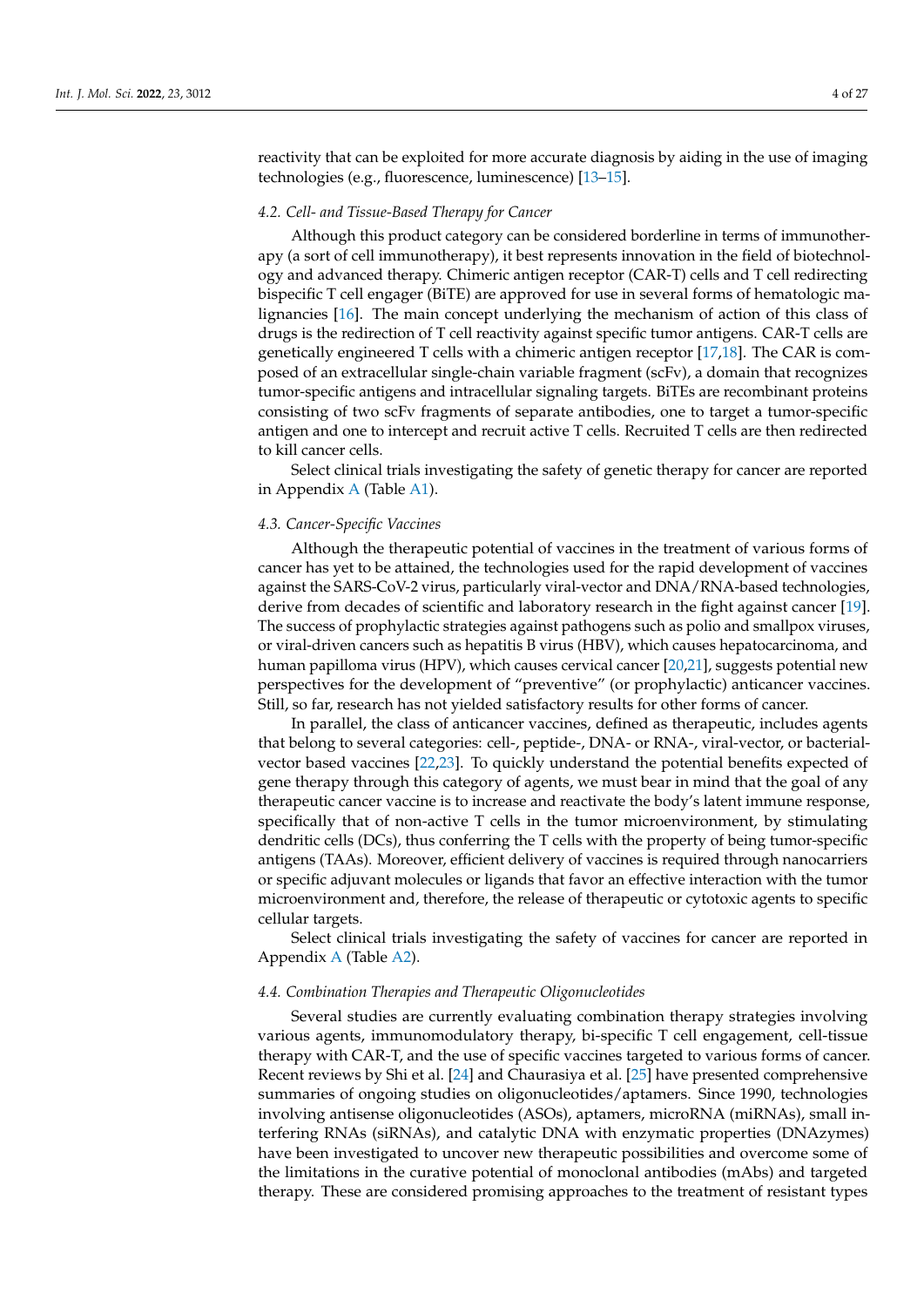of cancer [\[26\]](#page-23-24). Therapeutic oligonucleotides/aptamers interact with target cells, causing RNA alterations/modifications by several different mechanisms (mRNA degradation, pre-mRNA splicing, or mRNA translation) [\[27\]](#page-23-25). Besides being a potential strategy for cancer therapy, the use of oligonucleotides holds promise for treating also many forms of illness due to genetic aberrations (for example, neurological and ocular diseases). They also deserve to be used clinically in diagnostic procedures, such as liquid biopsy [\[28](#page-23-26)[–30\]](#page-23-27). Safety may be a major concern for this type of molecule, along with a lack of efficacy, potentially due to difficulty in delivering the active components to the site of action.

# **5. Pharmacovigilance and Adverse Drug Reactions (ADRs) of Genetic Therapy for Cancer**

Since the fundamental principle behind these advanced and innovative therapies is to hit molecular targets in tissues or organs affected by cancer, toxicity is best understood with the concept of "off-target, off-organ" toxicity. This concept well explains the possibility of originating immunological reactions and cell lysis at a systemic level, and triggering the release of a cascade of substances, for example, cytokines [\[31\]](#page-23-28). Early identification of the adverse events and awareness about their management is critical for the implementation of the use of these innovative therapies in clinical practice.

A relevant conditioning factor is undoubtedly the very high cost of products such as CAR-T, which involve cellular engineering and adequate clinical setting conditions; since research is very expensive, the possibilities for study protocols are limited, and consequently, clinical safety data are often scarce or inconsistent [\[32](#page-24-0)[–34\]](#page-24-1).

#### *5.1. Oncolytic Viruses*

Oncolytic virotherapy is associated mainly with flu-like symptoms and local reactions at the injection site. Flu-like symptoms include fever, chills, nausea, fatigue, myalgia, and gastrointestinal symptoms such as diarrhea. Symptomatology appears to be dose-related and ADRs can be mitigated with the administration of acetaminophen or steroids [\[35\]](#page-24-2). Dermatological manifestations have also been observed, including rash, erythema, and edema. Other reported relevant responses to toxicity are hematological abnormalities (thrombocytopenia, leukopenia, neutropenia), cardiovascular disorders (arrhythmia, hypotension), and central nervous system (CNS) disorders (seizures, speech disorders, disorientation).

#### *5.2. Cell- and Tissue-Based Therapy*

The most frequent and severe toxicities associated with CAR-T cell therapy are: cytokine release syndrome (CRS), neurotoxicity, B cell aplasia and hypogammaglobinemia. Among these events, the most limiting remain CRS syndrome and the immune effector cell-associated neurotoxicity syndrome (ICANS).

In summary, the incidence of CRS is reported to range from 25 to 80%, while for ICANS, from 50 to 70% [\[36](#page-24-3)[,37\]](#page-24-4). These potentially life-threatening responses are associated, respectively, with targeted cell lysis and related electrolyte imbalance. Myeloid cells exposed to CAR-T treatment rapidly release inflammatory mediators, proteins, and cytokines such as GM-CSF, C-reactive protein, IL-6, and IL-1b [\[38](#page-24-5)[,39\]](#page-24-6). A series of organ-specific adverse reactions can be exacerbated by CRS, for example, hyperthermia, myalgia, abdominal pain, dyspnea, hypotension, arrhythmia, erythema, pruritus, renal failure, and granulocytopenia. Early identification and management can mitigate the severity of adverse effects and reduce mortality. Suggestive symptoms for early identification include fever, hypotension, hypoxia, rash, headache, respiratory and breath shortness, coagulopaty, and organ failure.

In 2019 and late 2021, respectively, multidisciplinary expert panels of the American Society for Transplantation and Cellular Therapy (ASTCT) and the American Society of Clinical Oncology (ASCO) released new guidelines, proposing a series of actions for the management of the main adverse events caused by the use of CAR-T cell [\[40](#page-24-7)[,41\]](#page-24-8).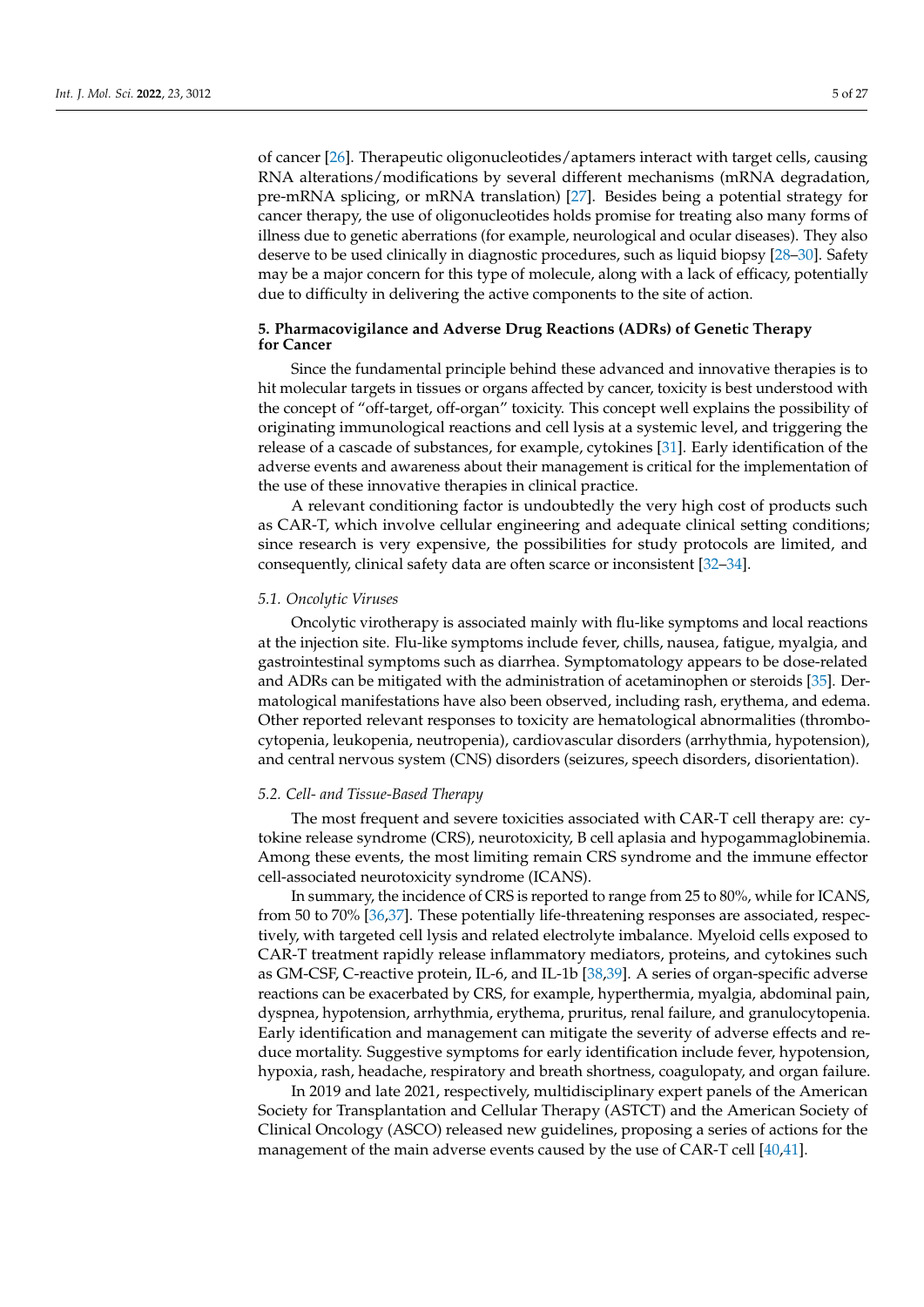Key recommendations include early management of grade 1 or short term toxicities related to CAR-T cell treatment, management of patients with severe or prolonged toxicities, by administrating tociluzumab with or without corticosteroids [\[42\]](#page-24-9); treatment with corticosteroids and/or best supportive care until improvement of patient's condition or resolution of adverse reactions. Tocilizumab acts as an antagonist of IL-6 receptor and is able to block the cascade of IL-6 in CRS, preventing IL-6 from binding to its receptors through competitive inhibition, neutralizing the activity of IL-6 signaling [\[43\]](#page-24-10). The prophylactic use of tocilizumab administered 1 h prior to the infusion of CAR-T cell, has been investigated, showing promising results, reducing CRS incidence and severity [\[44\]](#page-24-11). Car-T cell therapies are associated also with cardiovascular toxicities. They include hypotension, tachycardia, atrial fibrillation, ventricular dysfunction, and cardiac failure. Patients with pre-existing risk factors to CAR-T treatment need to be appropriately monitored [\[45\]](#page-24-12). Biomarkers (i.e., troponins, natriuretic peptides, nitric oxid metabolites, and microRNAs) also appear to be important for the detetection of patients at increased risk of CAR-T cardiotoxicity, both in adult and pediatric patients [\[46,](#page-24-13)[47\]](#page-24-14).

Concerning the use of other classes in the field of gene therapy, namely BiTES or bi-specific antibodies (Bi-Abs), several studies and pre-clinical research are currently ongoing [\[48\]](#page-24-15), and toxicity similar to that of non-bi-specific antibodies and immunotherapy can be expected [\[49\]](#page-24-16).

#### *5.3. Vaccines*

The main issues concerning vaccines do not seem related to their toxicity and safety but mostly to understanding which specific forms of cancer and in which therapeutic combinations they prove the best efficacy. Our experience with vaccines to prevent SARS-CoV-2 infection at an international level shows that they have a highly favorable safety profile, with some rare fatal events, considering the vast number of people vaccinated worldwide in the post-marketing setting. It must be highlighted that the biopharmaceutical technology that led, in a very short time, to the development of COVID vaccines (i.e., mRNA vaccines) comes from cancer immunotherapy research [\[3](#page-23-2)[–50\]](#page-24-17). Commonly detected toxic responses following cancer vaccine administration include myalgia, cough, chills, fever, pain at the injection site, asthenia, flu-like syndrome, and respiratory abnormalities [\[20,](#page-23-18)[51–](#page-24-18)[53\]](#page-24-19).

#### **6. Targeted Therapy for Cancer**

Targeted therapy has raised new questions regarding the personalization of anticancer treatment, the evaluation of drug efficacy and toxicity, and the economics of treatment. Identifying specific molecular targets has led to the development of targeted therapy in cancer treatment [\[54,](#page-24-20)[55\]](#page-24-21) (Figure [1b](#page-2-0)). These drugs have allowed us to expand the concept of individualized cancer treatment, since they act only in patients with that specific genetic profile and mutation. Alterations in the genetic profiles that cause mutations in proteins or receptors involved in cell survival and proliferation underlie tumor development. These specific genetic alterations distinguish normal cells from diseased cells, and subsequently, treatment is targeted primarily to cancerous cells [\[56\]](#page-24-22). The recent improvements in this field have led to new clinical trial designs such as basket trials [\[54\]](#page-24-20). These studies evaluate targeted therapy for multiple diseases that share common molecular alterations or risk factors. Basket trials assess a single investigational drug or drug combination in different oncological populations that differ in several factors: disease stage, histology, number of prior therapies, genetic or other biomarkers, or demographic characteristics [\[57,](#page-25-0)[58\]](#page-25-1).

In clinical practice, targeted therapy is used in breast, colorectal, lung, and pancreatic cancer as well as in lymphoma, leukemia, and multiple myeloma [\[55\]](#page-24-21).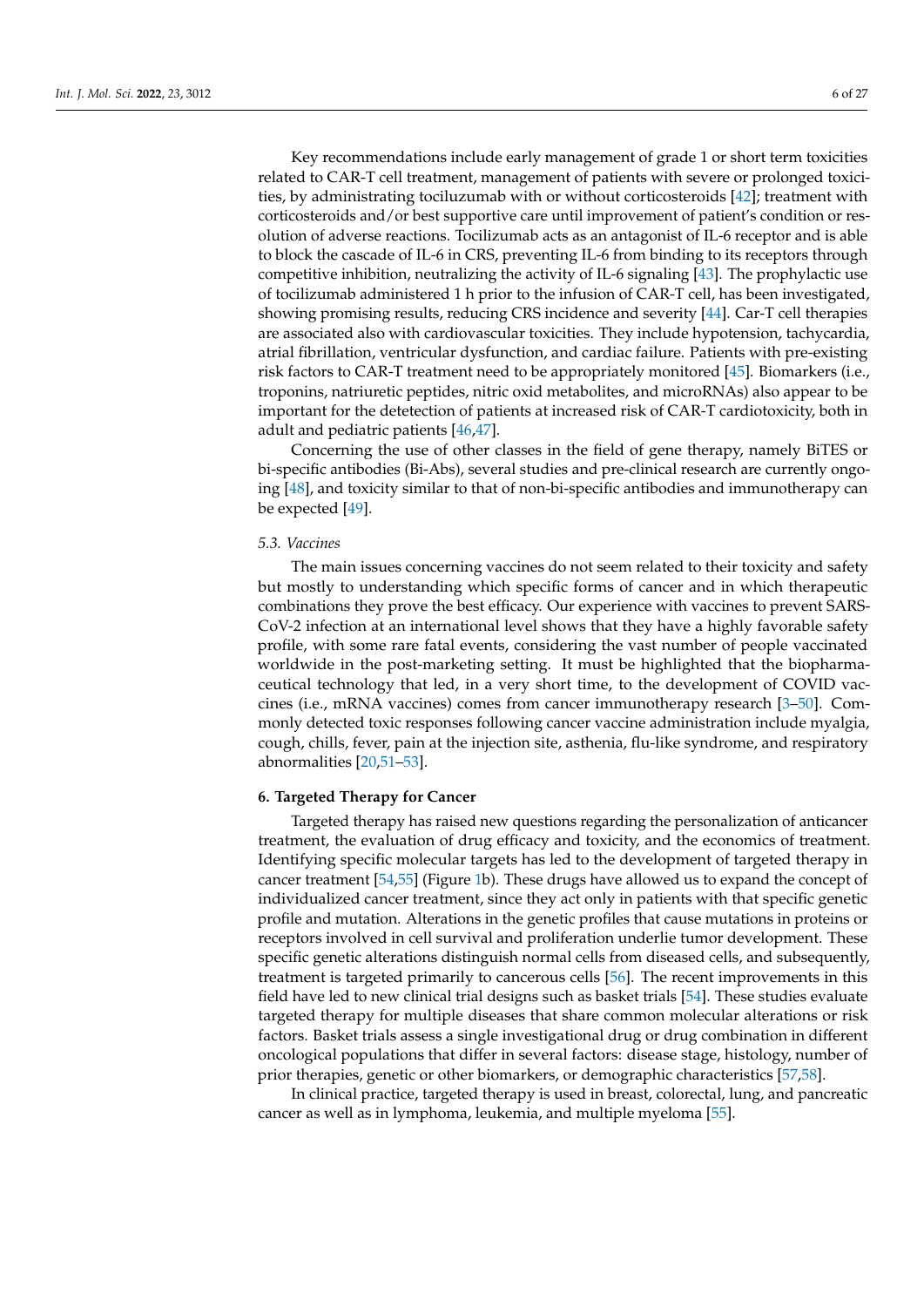Targeted therapy is aimed at growth factors, signaling molecules, cell cycle proteins, apoptosis modulators, and molecules promoting angiogenesis [\[59\]](#page-25-2). The two main types of targeted therapy are monoclonal antibodies and small molecule inhibitors.

Select clinical trials that investigated their safety are reported in Appendix [A](#page-13-0) (Table [A3\)](#page-22-0).

# *6.1. Monoclonal Antibodies*

In 1986, the Food and Drug Administration approved the first monoclonal antibody, muromonab-CD3, which prevented organ rejection after transplantation by blocking T cell action [\[55\]](#page-24-21). Within a short period, monoclonal antibodies entered the mainstream of anticancer therapy. The first approved mAbs were directed against targets expressed in solid tumors selected in cell culture, such as EGFR antagonists and HER2 [\[60,](#page-25-3)[61\]](#page-25-4).

Immunoglobulins exert anticancer action through various mechanisms: by binding ligands or receptors, thereby interrupting the process of oncogenesis; by transporting lethal molecules such as radioisotopes or toxins to the target cell [\[55\]](#page-24-21) and triggering the immune response to attack cancer cells and fight the disease (immunotherapy). Specifically, immunotherapy provides a therapeutic benefit in fighting some types of cancer by activating the immune system; it acts by blocking cytotoxic T lymphocyte antigen 4 (CTLA-4), programmed cell death receptor (PD-1), and chimeric antigen receptor T cells (CAR-T) in favor of the immune response and thus the elimination of cancer cells [\[62\]](#page-25-5).

In recent decades, much progress has been made in understanding how cancer evades the immune response by offering new ways to stop the immune evasion of cancer in favor of eliminating cancer cells. Table [1](#page-7-0) summarizes individual targets of anticancer monoclonal antibodies together with the therapeutic indications.

| mAbs                          | <b>Target</b>       | <b>Cancer Type</b>                                                                                                                                                                                                                                                     |
|-------------------------------|---------------------|------------------------------------------------------------------------------------------------------------------------------------------------------------------------------------------------------------------------------------------------------------------------|
| Mouse (-omab)                 |                     |                                                                                                                                                                                                                                                                        |
| Blinatumomab                  | CD19/Cd3 epsilon    | Philadelphia chromosome-negative relapsed or<br>refractory B cell precursor acute lymphoblastic<br>leukemia                                                                                                                                                            |
| Ibritumomab tiuxetan          | CD20                | Non-Hodgkin lymphoma (non-HL)                                                                                                                                                                                                                                          |
| Human-mouse chimeric (-ximab) |                     |                                                                                                                                                                                                                                                                        |
| Brentuximab vedotin           | CD30                | Hodgkin lymphoma (HL) after failure of stem cell<br>transplantation or CT, Systemic anaplastic large cell<br>lymphoma (sALCL) after failure of CT,<br>post-auto-hematopoietic stem cell transplantation<br>(HSCT) consolidation treatment for Hodgkin<br>lymphoma (HL) |
| Cetuximab                     | $1 E$ GFR           | Colorectal, head, and neck cancers                                                                                                                                                                                                                                     |
| Dinutuximab                   | $2$ GD <sub>2</sub> | Pediatric patients with high-risk Neuroblastoma                                                                                                                                                                                                                        |
| Rituximab                     | CD20                | Non-Hodgkin lymphoma (Non-HL), chronic<br>lymphocyticleukemia (CLL), rheumatoid arthritis,<br>Wegener's granulomatosis                                                                                                                                                 |
| Humanized (-zumab)            |                     |                                                                                                                                                                                                                                                                        |
| Atezolizumab                  | $3$ PD-L1           | Non-small cell lung cancer (NSCLC)<br>Metastatic urothelial carcinoma (MUC)                                                                                                                                                                                            |

**Table 1.** Therapeutic monoclonal antibodies for cancer therapy currently marketed with regulatory approval from the European Medicines Agency (as of April 2020) [\[63\]](#page-25-6).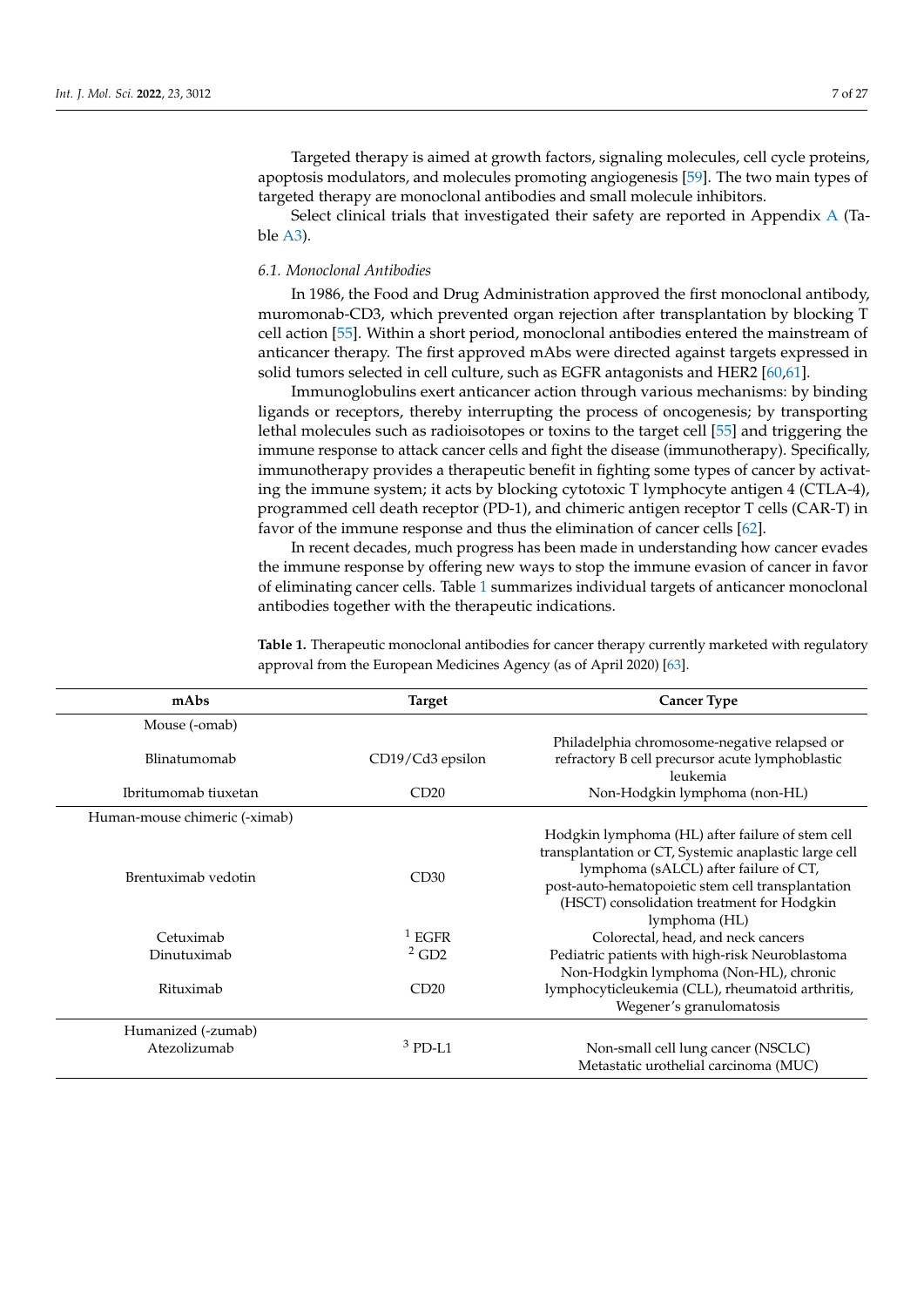| mAbs                  | <b>Target</b>            | <b>Cancer Type</b>                                                                                                               |
|-----------------------|--------------------------|----------------------------------------------------------------------------------------------------------------------------------|
| Bevacizumab           | $4$ VEGF-A               | Metastatic colorectal cancer, non-squamous NSCLC,<br>metastatic breast cancer, glioblastoma                                      |
| Elotuzumab            | <sup>5</sup> SLAMF7      | Multiple myeloma (MM)                                                                                                            |
| Gemtuzumab ozogamicin | CD33                     | Acute myeloid leukemia (AML)                                                                                                     |
| Inotuzumab ozogamicin | CD22                     | Acute Lymphoblastic Leukemia (ALL)                                                                                               |
| Mogamulizumab-kpkc    | $6$ CCR4                 | Mycosis fungoides, Sézary syndrome                                                                                               |
| Obinutuzumab          | CD20                     | In combination with chlorambucil for previously<br>untreated chronic lymphocytic leukemia (CLL)                                  |
| Pembrolizumab         | $7$ PD-1                 | Unresectable or metastatic melanoma, refractory<br>metastatic NSCLC tumors that express PD-L1                                    |
| Pertuzumab            | $8$ HER2                 | Combination with trastuzumab and docetaxel for<br>HER2-positive metastatic breast cancer                                         |
| Polatuzumab           | CD79b                    | Diffuse large B cell lymphoma                                                                                                    |
|                       |                          | Breast cancer overexpressing HER2, metastatic                                                                                    |
| Trastuzumab           | HER2                     | gastric or gastroesophageal (GE) junction                                                                                        |
|                       |                          | adenocarcinoma overexpressing HER2                                                                                               |
| Ado-trastuzumab       | HER <sub>2</sub>         | HER2-positive breast cancer in patients who<br>previously received trastuzumab or a taxan                                        |
| Fully human (-umab)   |                          |                                                                                                                                  |
| Avelumab              | $PD-L1$                  | Merkel-cell carcinoma (MCC), ulcerative colitis (UC),<br>renal cell carcinoma (RCC)                                              |
| Cemiplimab-rwlc       | $PD-1$                   | Cutaneous squamous cell carcinoma (CSCC)                                                                                         |
| Daratumumab           | CD <sub>38</sub>         | Multiple myeloma (MM)                                                                                                            |
| Denosumab             | <b>RANKL</b>             | Giant cell tumor of bone, bone loss                                                                                              |
| Durvalumab            | PD-L1                    | Non-small cell lung cancer (NSCLC)                                                                                               |
| Ipilimumab            | $9$ CTLA-4               | Metastatic melanoma                                                                                                              |
|                       |                          | Unresectable or metastatic melanoma and disease                                                                                  |
| Nivolumab             | $PD-1$                   | progression following ipilimumab and, if BRAF<br>V600 positive, a BRAF inhibitor, non-small cell lung<br>cancer (NSCLC)          |
| Olaratumab            | <sup>10</sup> PDGFR-alfa | Soft tissue sarcoma                                                                                                              |
| Panitumumab           | <b>EGFR</b>              | Metastatic colorectal cancer                                                                                                     |
|                       |                          | Gastric or GE junction adenocarcinoma, metastatic                                                                                |
| Ramucirumab           | <sup>11</sup> VEGFR2     | NSCLC with docetaxel after platinum therapy,<br>hepatocellular carcinoma (HCC), with folfiri for<br>metastatic colorectal cancer |

## <span id="page-7-0"></span>**Table 1.** *Cont*.

 $^1$  EGFR, epidermal growth factor receptor; GD2,  $^2$  GD2 disialoganglioside;  $^3$  PD-L1, programmed death-ligand 1;  $4$  VEGF-A, vascular endothelial growth factor A;  $5$  SLAMF7, signaling lymphocytic activation molecule family;  $6$  CCR4, C-C motif chemokine receptor 4;  $7$  PD-1, programmed death 1;  $8$  HER2, human epidermal growth factor receptor 2; <sup>9</sup> CTLA-4, cytotoxic T-lymphocyte antigen 4; <sup>10</sup> PDGFR-alfa, platelet-derived growth factor receptor alpha; <sup>11</sup> VEGFR2, vascular endothelial growth factor receptor 2.

#### *6.2. Small Molecule Inhibitors*

Small molecule inhibitors are low-molecular-weight compounds (<900 Da) that can enter cells and block specific target proteins. Most small molecule inhibitors inactivate kinases by interrupting the signaling pathway that is dysregulated during carcinogenesis; they can also target the proteasome, cyclin-dependent kinases (CDKs), and poly (ADPribose) polymerases (PARPs) [\[64\]](#page-25-7). The main targets of small molecule inhibitors are tyrosine kinase receptors: epidermal growth factor receptor (EGFR), vascular endothelial growth factor (VEGF), and human epidermal growth factor 2 (HER2/neu). These pathways can be inhibited on different levels: by binding and neutralizing the ligand, occupying the receptor binding site, blocking signal transduction in the cancer cell, or interfering with molecules involved in downregulation [\[65\]](#page-25-8). Table [2](#page-9-0) shows the small molecules that are currently approved in oncology clinical practice by the European Medicines Agency.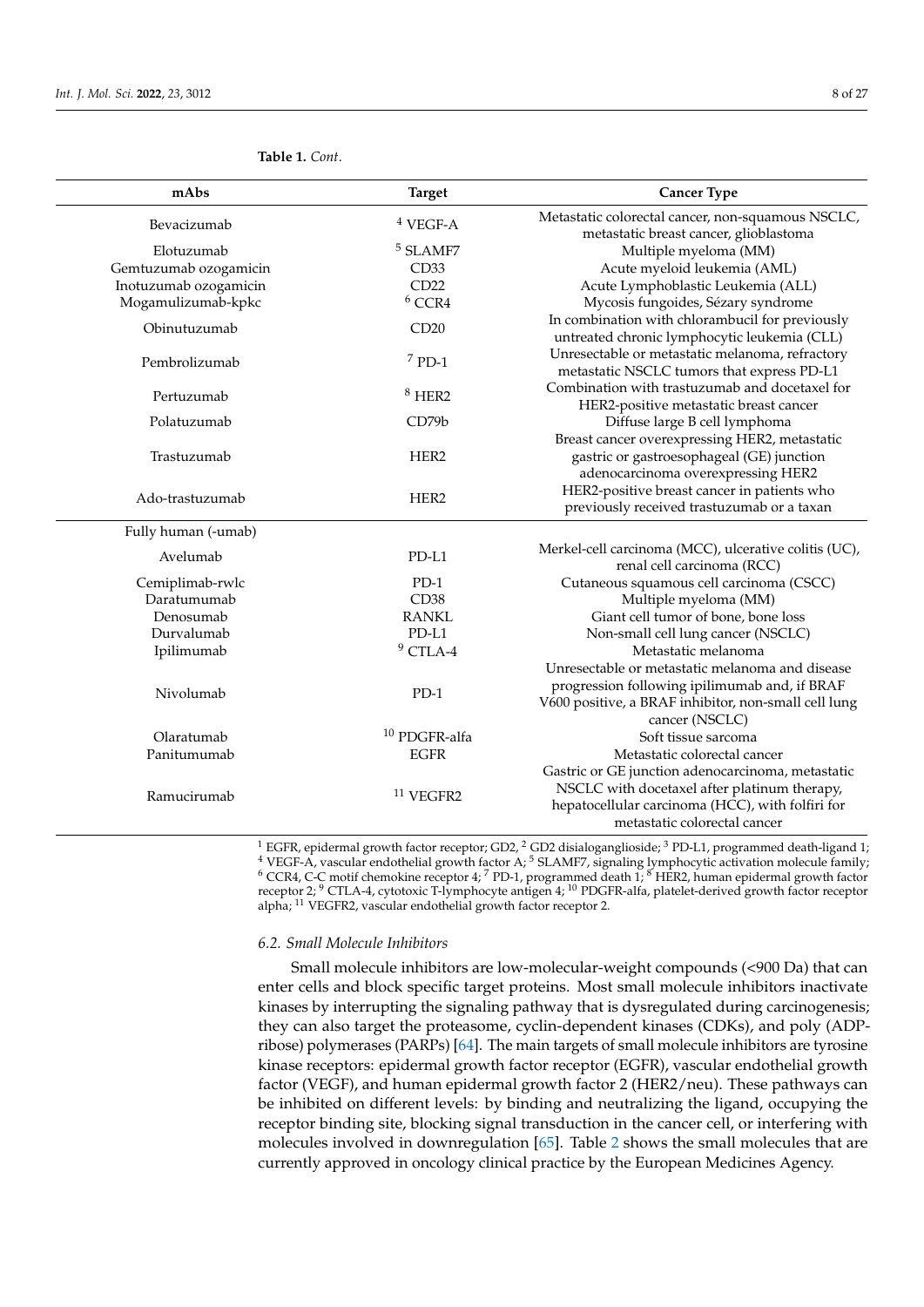| <b>Small Molecule</b>                   | <b>Target</b>                                               | <b>Cancer Type</b>                        |
|-----------------------------------------|-------------------------------------------------------------|-------------------------------------------|
| Signal transduction inhibitors          |                                                             |                                           |
| Non-receptor tyrosine kinase inhibitors |                                                             |                                           |
| Bosutinib                               | $1$ BCR-ABL                                                 | Chronic myeloid leukemia (CML)            |
| Crizotinib                              | <sup>2</sup> ALK kinase                                     | Non-small cell lung cancer (NSCLC)        |
| Dasatinib                               | <b>BCR-ABL</b>                                              | Chronic myeloid leukemia (CML)            |
| Imatinib                                | <sup>3</sup> PDGFR, ABL kinase                              | Chronic lymphocyte leukemia (CLL)         |
| Ibrutinib                               | <sup>4</sup> BTK inhibitor                                  | Chronic myelogenous leukemia (CML)        |
|                                         |                                                             | Gastrointestinal stromal tumors (GIST)    |
|                                         |                                                             | Mantle cell lymphoma (MCL)                |
| Nilotinib                               | <b>BCR-ABL</b>                                              | Chronic myeloid leukemia (CML)            |
| Ponatinib                               | <b>BCR-ABL</b>                                              | Chronic myeloid leukemia (CML)            |
| Receptor tyrosine kinase inhibitors     |                                                             |                                           |
| Afatinib                                | $5$ EGFR                                                    | Non-small cell lung cancer (NSCLC)        |
| Erlotinib                               | <b>EGFR</b>                                                 | Non-small cell lung cancer (NSCLC)        |
| Gefitinib                               | <b>EGFR</b>                                                 | Non-small cell lung cancer (NSCLC)        |
| Gilteritinib                            | ALK kinase, AXL                                             | Acute myeloid leukemia (AML)              |
| Lapatinib                               | $EGFR/$ <sup>6</sup> ERBB2                                  | ERBB2-positive breast cancer              |
| Lenvatinib                              | <sup>7</sup> VEGFR                                          | Metastatic thyroid cancer                 |
|                                         |                                                             | Advanced renal cell carcinoma (aRCC)      |
| Midostaurin                             | <sup>8</sup> PKCalpha, <sup>9</sup> VEGFR2,<br><b>PDGFR</b> | Acute myeloid leukemia (AML)              |
| Nintedanib                              | PDGFR, VEGFR, <sup>10</sup> FGFR                            | Non-small cell lung cancer (NSCLC)        |
| Osimertinib                             | <b>EGFR</b>                                                 | Non-small cell lung cancer (NSCLC)        |
| Sorafenib                               | VEGFR, $^{\rm 11}$ RAF, PDGFR                               | Advanced renal cell carcinoma (aRCC)      |
| Sunitinib                               | VEGFR, PDGFR, <sup>12</sup> SCF                             | Hepatocellular carcinoma (HCC)            |
|                                         |                                                             | Gastrointestinal stromal tumor (GIST)     |
|                                         |                                                             | Advanced renal cell carcinoma (RCC)       |
|                                         | VEGFR, PDGFR, FGFR, SCF,                                    | Advanced pancreatic neuroendocrine tumors |
| Pazopanib                               | $13$ Itk, $14$ Lck                                          | (pNET)                                    |
| Regorafenib                             | VEGFR, PDGFR, FGFR                                          | Advanced soft tissue sarcoma (STT)        |
|                                         |                                                             | Advanced renal cell carcinoma (RCC)       |
|                                         |                                                             | Metastatic colorectal cancer (CRC)        |
| Vandetanib                              | VEGFR, EGFR, <sup>15</sup> RET                              | Advanced gastrointestinal stromal tumors  |
|                                         |                                                             | Hepatocellular carcinoma (HCC)            |
|                                         |                                                             | Metastatic medullary thyroid cancer (MTC) |
| Cabozantinib                            | VEGFR, RET, <sup>16</sup> MET                               | Advanced renal cell carcinoma (aRCC)      |
|                                         |                                                             | Hepatocellular carcinoma (HCC)            |
|                                         |                                                             | Medullary thyroid cancer (MTC)            |
| Proteasoma inhibitors                   |                                                             |                                           |
| Carfilzomib                             | Proteasome                                                  | Multiple Myeloma (MM)                     |
| Bortezomib                              | Proteasome                                                  | Multiple Myeloma (MM)                     |
| Ixazomib                                | Proteasome                                                  | Multiple Myeloma (MM)                     |
| Cyclin-dependent kinase (CDK)           |                                                             |                                           |
| inhibitors                              |                                                             |                                           |
| Ribociclib                              | <sup>17</sup> CDK4, <sup>18</sup> CDK6                      | Metastatic breast cancer                  |
| Palbociclib                             | CDK4, CDK6                                                  | Metastatic breast cancer                  |
| Abemaciclib                             | CDK4, CDK6                                                  | Metastatic breast cancer                  |
|                                         |                                                             |                                           |

**Table 2.** List of European Medicines Agency approved small molecule inhibitors used in clinics [\[63\]](#page-25-6).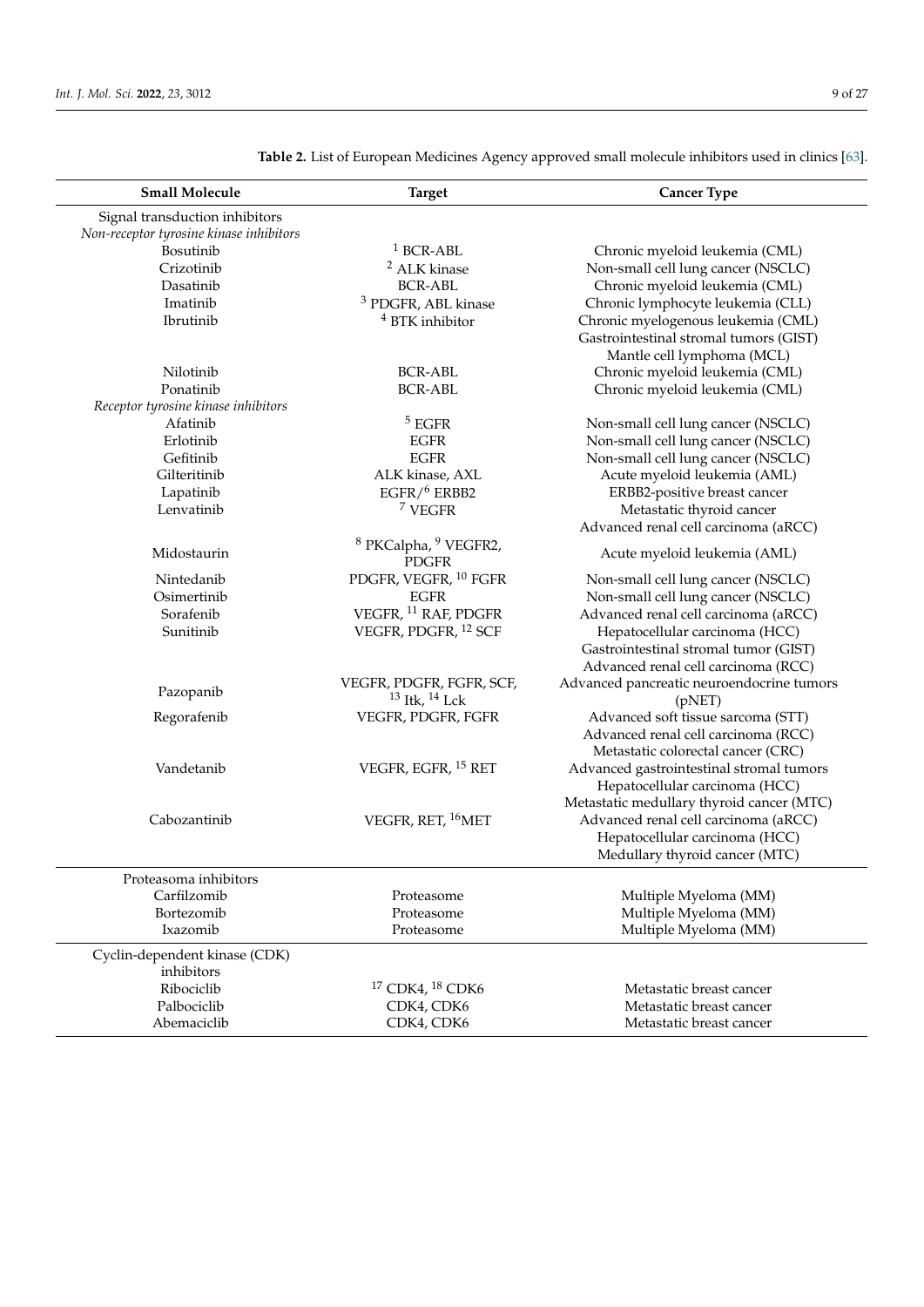| <b>Small Molecule</b>             | Target    | <b>Cancer Type</b>                                                  |
|-----------------------------------|-----------|---------------------------------------------------------------------|
| Poly ADP-ribose polymerase (PARP) |           |                                                                     |
| inhibitors                        |           |                                                                     |
| Rucaparib                         | $19$ PARP | BRCA-positive ovarian cancer                                        |
| Olaparib                          | PARP      | gBRCA-mutated advanced ovarian cancer                               |
| Niraparib                         | PARP      | Epithelial ovarian, fallopian tube, or primary<br>peritoneal cancer |

<span id="page-9-0"></span>**Table 2.** *Cont*.

<sup>1</sup> BCR-ABL, breakpoint cluster region-Abelson gene; <sup>2</sup> ALK, anaplastic lymphoma kinase; <sup>3</sup> PDGFR, plateletderived growth factor receptor; <sup>4</sup> BTK, Bruton's tyrosine kinase; <sup>5</sup> EGFR, epidermal growth factor receptor;  $^6$  ERBB2, Erb-B2 receptor tyrosine kinase 2;  $^7$  VEGFR, vascular endothelial growth factor receptor;  $^8$  PKC alpha, protein kinase C alpha; <sup>9</sup> VEGFR2, vascular endothelial growth factor receptor 2; <sup>10</sup> FGFR, fibroblast growth factor receptor; <sup>11</sup> RAF, rapidly accelerated fibrosarcoma; <sup>12</sup> SCF, stem cell factor; <sup>13</sup> Itk, interleukin-2-inducible T-cell; <sup>14</sup> Lck, lymphocyte-specific protein tyrosine kinase; <sup>15</sup> RET, rearranged during transfection; <sup>16</sup> MET, mesenchymal epithelial transition factor; <sup>17</sup> CDK4, cyclin-dependent kinase 4; <sup>18</sup> CDK6, cyclin-dependent kinase 6; <sup>19</sup> PARP, poly adenosine diphosphate-ribose polymerase.

## **7. Pharmacovigilance and Adverse Drug Reactions of Targeted Therapy for Cancer**

Several studies have shown that targeted therapy could improve the OS, progressionfree survival (PFS), and response rate (RR) of cancer patients [\[66\]](#page-25-9). This is partly due to the lower risk of developing lethal ADRs compared to standard chemotherapy. Studies have shown that approximately 32% of patients treated with targeted therapy had to discontinue due to severe ADRs, which led to poor prognoses, such as cancer recurrence or progression [\[67\]](#page-25-10).

Although the rate of lethal ADRs is lower, targeted drugs are employed for prolonged periods or indefinitely, causing a high incidence (80%) of some ADRs during treatment [\[68\]](#page-25-11). ADRs from targeted therapy have the following main characteristics: (1) they occur in multiple organ systems; (2) different drugs cause different ADRs in terms of type, frequency, and severity; (3) most ADRs occur during the initial administration and remain stable throughout treatment; (4) most encountered ADRs are mild, therefore, easily manageable; and (5) some can cause discontinuation of therapy or other interventions. Therefore, it is important to monitor and manage ADRs during drug treatment to improve cancer patients' adherence to therapy and prognosis [\[69\]](#page-25-12).

According to recent studies, ADRs occur most frequently in the skin and mucous membranes (86.4%). Adverse reactions such as gastrointestinal symptoms, hypertension, coagulation disorders, and cardiotoxicity are also common. In order to improve treatment response, it is important to identify not only the known ADRs, but also, and especially, the events that are difficult to correlate [\[70\]](#page-25-13).

#### **8. Innovative Treatments: Advantages and Limitations**

The guidelines recommend that drug treatments be chosen based on efficacy, tolerability, and other factors, and should include optimizing adherence and monitoring adverse side effects. Medical decision-making must also consider setting stage-specific treatment goals and improving the patient's quality of life.

#### *8.1. Genetic Therapy*

Genetic therapies include highly targeted and individualized treatments such as CAR-T, obtained by cell engineering techniques, and advanced delivery techniques (such as viral vector delivery). They represent an essential breakthrough for clinical areas such as oncology, offering new care opportunities.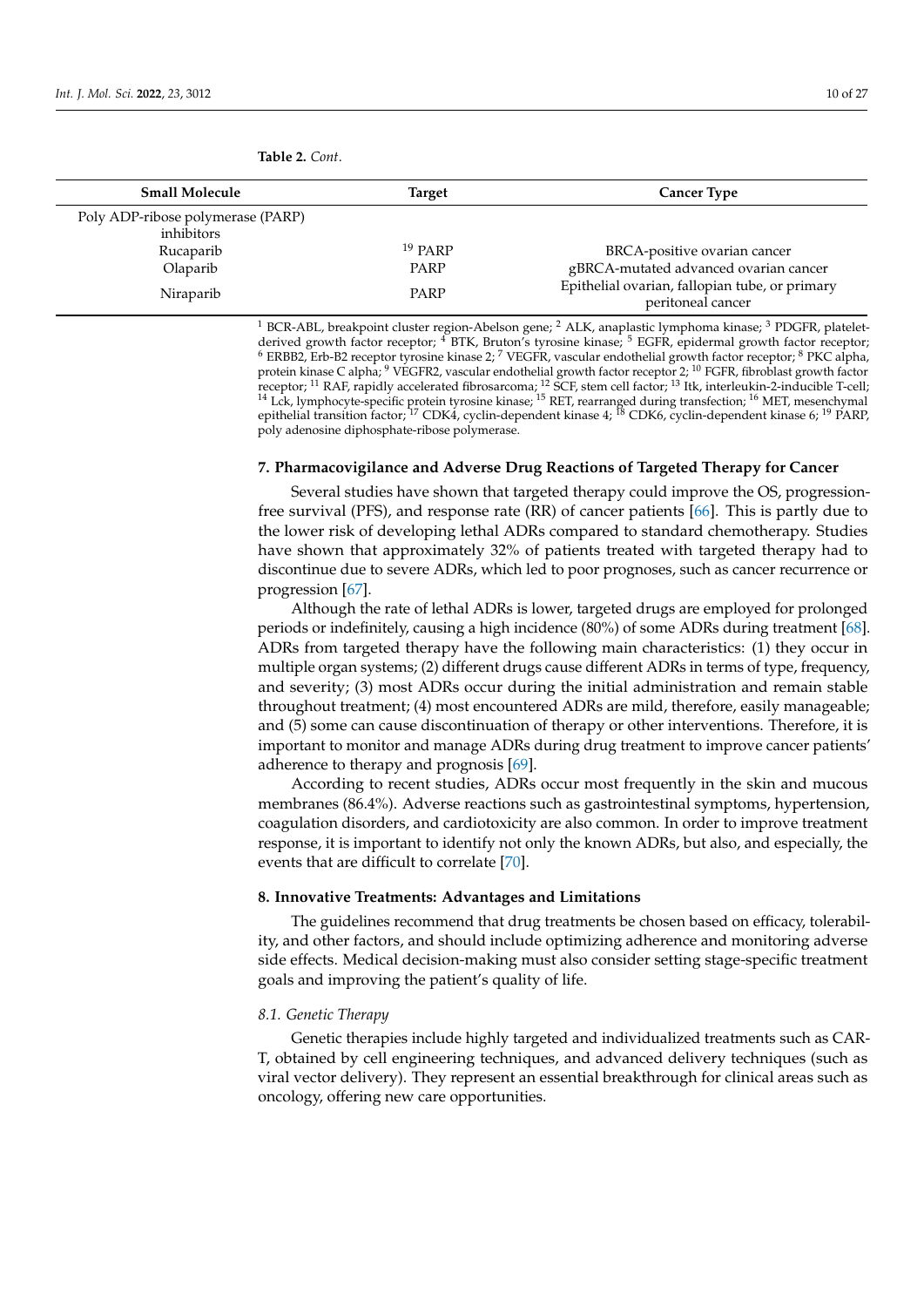Gene therapy allows implementation of the "agnostic" therapeutic approach, i.e., the use of drugs that do not depend on the cellular isotype and the organic site of the tumor, but directly target cellular alterations/aberrations. Furthermore, each subclass of genetic therapy has inherent limitations. For example, oncolytic viruses can affect only viral antigens, limiting the effectiveness of OV therapy; the reaction and the immune response have significant individual variability, and a relevant problem is the rapid viral elimination of OVs from the organism [\[35–](#page-24-2)[71\]](#page-25-14). In addition, CAR-T therapy requires a very complex lymphodepletion process, implemented with chemotherapy before infusion; the consequent risk of serious adverse events such as cytokine release syndrome calls for immediate management and advanced clinical skills [\[72\]](#page-25-15). Therefore, clinical trials to investigate these treatment strategies must be designed and planned for both the follow-up of patients and the available technologies, which require advanced clinical and hospital settings and vast investments of economic resources [\[73,](#page-25-16)[74\]](#page-25-17).

Because of these limitations, each advanced treatment option, as a single strategy, still needs to be optimized with further research and clinical evaluation [\[75\]](#page-25-18).

## *8.2. Targeted Therapy*

The main goal of cancer therapy is to act on target cells precisely without inflicting collateral damage on normal cells. To destroy rapidly dividing malignant cells, the mainstay of treatment has been the administration of small cytotoxic molecules with or without radiation therapy.

Targeted therapies have expanded the concept of tailored cancer treatment, because some of these drugs can be effective in patients whose tumors have a specific molecular target but may not be effective in the absence of that target. This distinction may be influenced by the ethnicity and sex of the patient and the histology of the tumor. In addition, targeted therapies require novel approaches to determine optimal dosing, assess patient adherence to therapy, and evaluate treatment efficacy [\[55\]](#page-24-21).

In addition to extending patient survival, targeted therapies provide treatment options for some patients who might not otherwise be candidates for standard cancer therapy. For example, non-small-cell lung cancer and non-Hodgkin's lymphoma primarily affect older patients, many of whom have medical comorbidities that limit the use of standard chemotherapy.

The protein structure of monoclonal antibodies is denatured in the gastrointestinal tract, so they should only be administered intravenously. They also have a short in vivo half-life after intravenous administration, requiring frequent or continuous infusions; they do not undergo hepatic metabolism. Therefore, they are not subject to significant drug interactions. The high cost of this therapy can be a major issue in the economic management of health care [\[61\]](#page-25-4).

Small-molecule inhibitors differ from monoclonal antibodies. They are mainly administered orally rather than intravenously; compared to monoclonal antibodies, produced through an expensive bioengineering process, small molecules are chemically produced at a lower cost. This therapy, however, has limitations, as the molecules have a lower target specificity than monoclonal antibodies and are potentially subject to drug–drug interactions. Unlike monoclonal antibodies, most small-molecule inhibitors are metabolized by cytochrome P450 enzyme. Among the drugs with which they can interact are macrolide antibiotics, azole antifungals, some anticonvulsants, protease inhibitors, warfarin, and St. John's wort.

Most small-molecule inhibitors have a half-life of a few hours and require daily dosing [\[55\]](#page-24-21).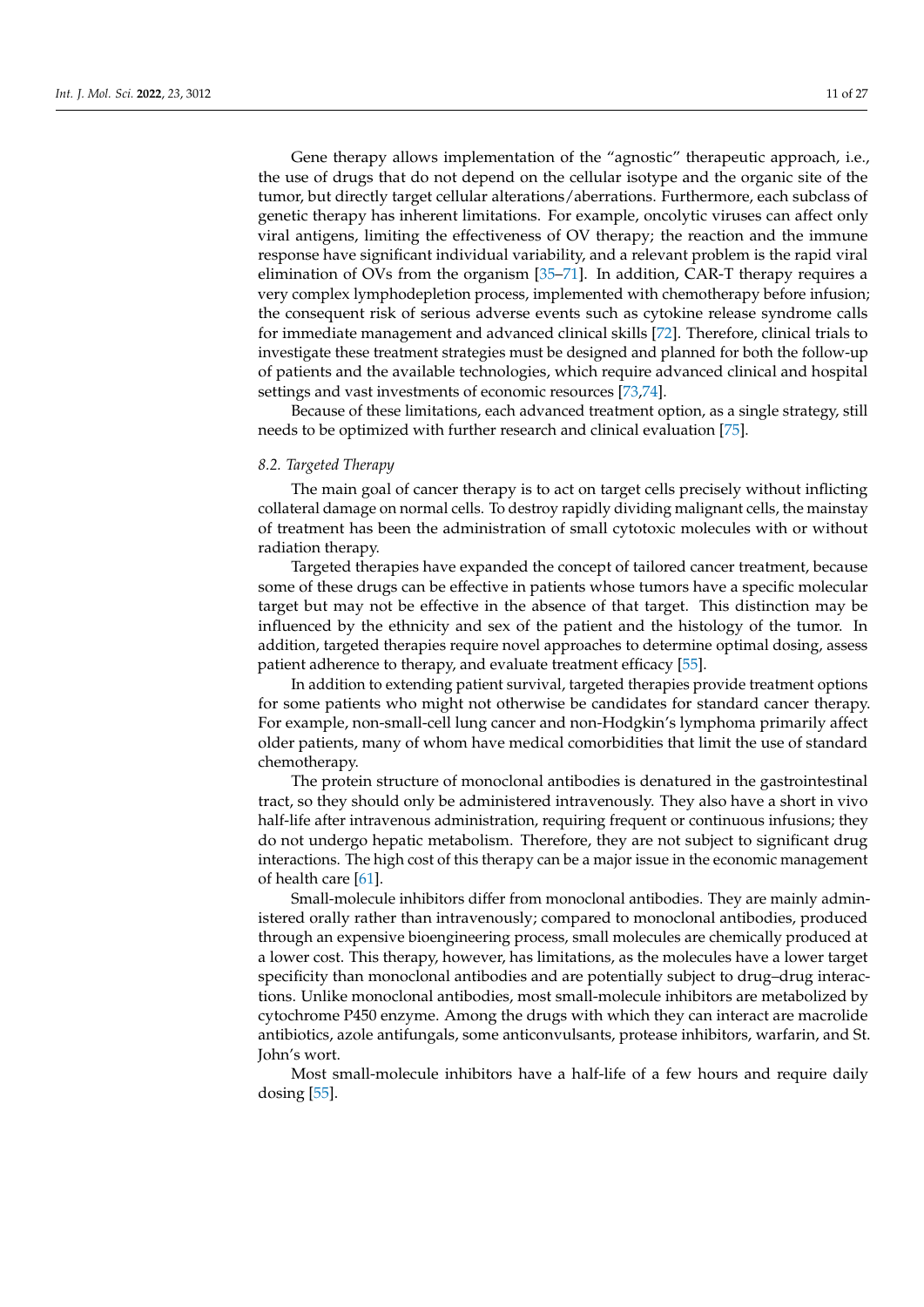#### **9. Pharmacovigilance Issues and Final Considerations**

Toxicity on the one hand and the development of drug resistance on the other are the most significant issues affecting the efficacy of cancer therapies and, therefore, the desired therapeutic outcome. Although diverse, the toxicities of traditional cytotoxic chemotherapy and new targeted or genetic therapies are essentially due to the narrow therapeutic window, low selectivity between cancerous and healthy cells, and the need to use dosages close to the maximum tolerable. Similar to the concept of tumor and intratumor heterogeneity—one of the major problems in understanding and fighting cancer—the development of resistance to therapy is also due to multifactorial elements [\[76\]](#page-25-19). Numerous causes can nullify the therapeutic effect: host factors, for example, genetic variants and individual response to drugs and tumor factors, such as altered influx and outflow of drugs through cellular transporters, genetic modifications in molecular targets, increased DNA repair mechanisms, and changes in the tumor microenvironment [\[77\]](#page-25-20). It is worth mentioning that in the 1950s, similar observations, combined with Law and Skipper's "mathematical" reasoning, formed the motivation to give rise to anticancer combination chemotherapies to circumvent resistance. [\[78\]](#page-25-21). Multifactorial resistance mechanisms cause changes in the pathways that regulate apoptosis, autophagy, and ultimately lead to cancer cell death [\[79](#page-25-22)[,80\]](#page-25-23). Many studies currently focus on understanding specific mechanisms in specific cancers, such as breast, lung, and gastrointestinal cancers [\[81–](#page-25-24)[83\]](#page-25-25). Further research must be warranted to ensure the efficacy of the most promising and innovative treatments, circumventing the phenomenon of resistance and favoring the path to the ultimate defeat of cancer.

In parallel with the immense development of pharmacology and immunotherapy, awareness of other important aspects that impact patient care and toxicity management has also increased significantly. In Europe, the implementation of renewed Pharmacovigilance legislation (Directive 2010/84/EU) has not only changed and specified the definition of "adverse reaction" (AR), but has also helped to implement electronic registers and the international network on which the recording of suspected ARs caused by drugs is based. With the renewed definition of AR, which is considered "a response to a medicinal product which is noxious and unintended", the regulatory body intends to include any unwanted event resulting from the use of a drug, such as administration errors, or deriving from off-label use or misuse and abuse [\[84\]](#page-26-0). The new law (the workflow in Europe is represented in Figure [1c](#page-2-0) has also implemented the pharmacovigilance activity and risk management system in clinical settings, defining the system as "a set of pharmacovigilance activities and interventions designed to identify, characterize, prevent or minimize risks relating to a medicinal product, including the assessment of the effectiveness of those activities and interventions". Nevertheless, so-called underreporting in Pharmacovigilance remains a relevant phenomenon, mainly due to the refusal or failure to report adverse events by health personnel. This is particularly evident in critical areas of medicine such as oncology, pediatrics, and emergency medicine [\[85\]](#page-26-1).

#### **10. Conclusions**

Gene therapy and targeted molecular therapy can provide clinical results and outcomes in the oncology field that were unthinkable until a few decades ago. Classical chemotherapy, which unfortunately has never failed to cause a sort of systemic intoxication of the organism, is not wholly replaceable today in the context of effective and consolidated therapeutic protocols. Some effects are more specific than those of systemic chemotherapy, depending on the molecular targets involved (e.g., neurotoxicity and skin toxicity). Others are non-specific and may result from individual iatrogenic immunological responses, which, unfortunately, are often non-predictable. On the one hand, combined therapies and pharmacological synergies that can be exploited today enhance therapeutic efficacy; on the other hand, they seem to be able to reduce the resulting toxicity. It is essential that future research takes into consideration both the investment and the training of personnel who carry out clinical trials, and who have to manage increasingly sophisticated substances and drugs. Furthermore, regulatory bodies and health policymakers should be knowledgeable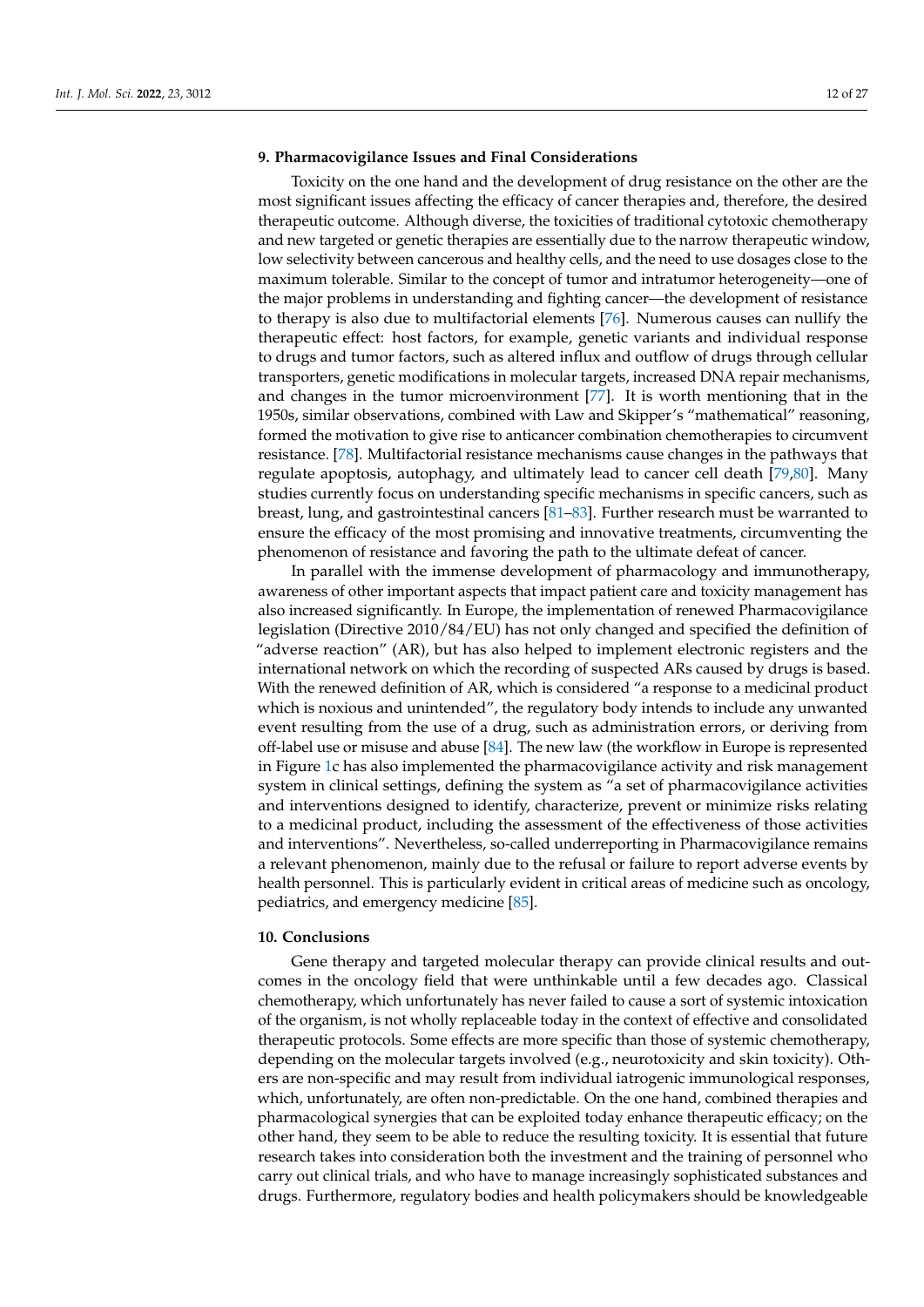on how to appropriately allocate the volume of available resources, prioritize needs, and concurrently be able to make the most effective treatments available to the widest possible segment of the population.

**Author Contributions:** All authors (S.O., F.T., A.B., G.B., E.C., S.C., E.F., E.G. and P.B.) contributed to writing, reviewing, and editing this work and consented to the final version. All authors have read and agreed to the published version of the manuscript.

**Funding:** The authors received no specific funding for this work.

**Institutional Review Board Statement:** Not applicable.

**Informed Consent Statement:** Not applicable.

**Data Availability Statement:** Not applicable.

**Acknowledgments:** We thank Riccardo Bianchet and Valli De Re for the graphic contribution. This work was supported by the Italian Ministry of Health ("Ricerca Corrente") [no grant number provided].

**Conflicts of Interest:** The authors declare no conflict of interest.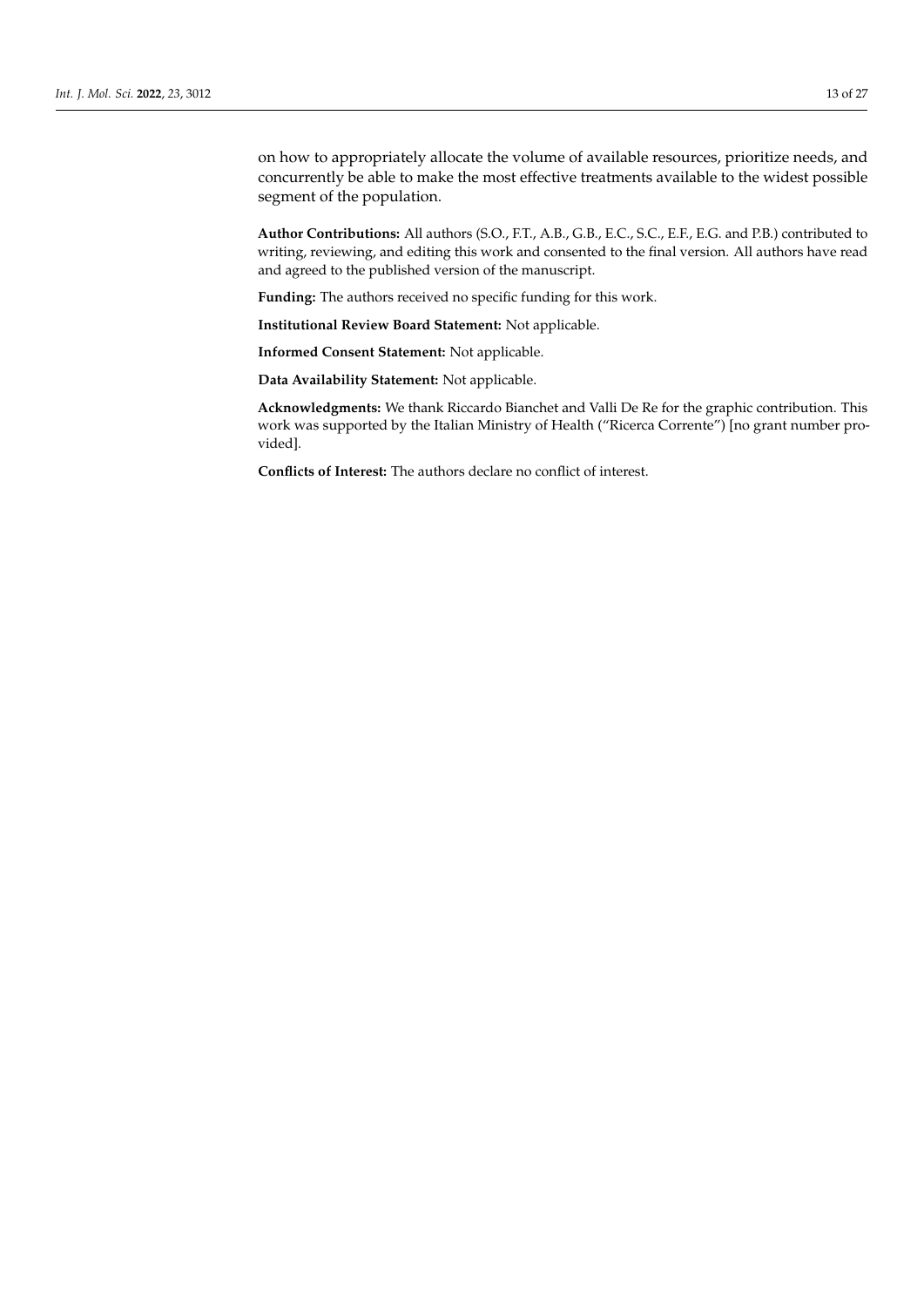# **Appendix A**

<span id="page-13-0"></span>

|                   | Table AT. Select clinical trials investigating the safety of genetic therapy—19 September 2021 [74].                                                                                                                                                              |               |                |                                                                                                                                                                                                                                                                                  |                                                                                                                                                                                                                                                                                                                                         |                                                                                                                                                                                                                                                                                                                                                                                                                                                                 |  |
|-------------------|-------------------------------------------------------------------------------------------------------------------------------------------------------------------------------------------------------------------------------------------------------------------|---------------|----------------|----------------------------------------------------------------------------------------------------------------------------------------------------------------------------------------------------------------------------------------------------------------------------------|-----------------------------------------------------------------------------------------------------------------------------------------------------------------------------------------------------------------------------------------------------------------------------------------------------------------------------------------|-----------------------------------------------------------------------------------------------------------------------------------------------------------------------------------------------------------------------------------------------------------------------------------------------------------------------------------------------------------------------------------------------------------------------------------------------------------------|--|
| <b>NCT Number</b> | <b>Title</b>                                                                                                                                                                                                                                                      | <b>Status</b> | Phase          | Conditions                                                                                                                                                                                                                                                                       | Interventions                                                                                                                                                                                                                                                                                                                           | Outcome                                                                                                                                                                                                                                                                                                                                                                                                                                                         |  |
| NCT03125577       | Combination CAR-T<br>Cell Therapy Targeting<br>Hematological<br>Malignancies                                                                                                                                                                                      | Recruiting    | 1/2            | •B-cell Malignancies                                                                                                                                                                                                                                                             | ·Biological combinations:<br>4SCAR19 and 4SCAR22<br>4SCAR19 and 4SCAR38<br>4SCAR19 and 4SCAR20<br>4SCAR19 and 4SCAR123<br>4SCAR19 and 4SCAR70<br>4SCAR19 and 4SCAR30                                                                                                                                                                    | •Safety of fourth-generation anti CD19<br>and<br>CD20/CD22/CD30/CD38/CD70/CD123<br>CAR-T cells in patients with relapsed B<br>cell malignancies using CTCAE 4<br>standard to evaluate the level of<br>adverse events standard to evaluate the<br>level of adverse events<br>• Anti-tumor activity of<br>fourth-generation anti CD19 and<br>CD20/CD22/CD30/CD38/CD70/CD123<br>CAR-T cells in patients with relapsed or<br>refractory B cell malignancies         |  |
| NCT03849651       | $TCR\alpha\beta$ -depleted<br>Progenitor Cell Graft<br>With Additional Memory<br>T-cell DLI, Plus Selected<br>Use of Blinatumomab, in<br>Naive T-cell Depleted<br>Haploidentical Donor<br>Hematopoietc Cell<br>Transplantation for<br>Hematologic<br>Malignancies | Recruiting    | $\overline{2}$ | • Acute lymphoblastic<br>leukemia (ALL)<br>• Acute myeloid leukemia<br>(AML)<br>·Myelodysplastic<br>syndromes (MDS) · NK-cell<br>leukemia ·Hodgkin<br>lymphoma •non-Hodgkin<br>lymphoma (NHL)<br>•Juvenile myelomonocytic<br>leukemia (JMML) · Chronic<br>myeloid leukemia (CML) | ·Drug: Cyclophosphamide<br>·Biological: Fludarabine<br>·Drug: Thiotepa<br>·Drug: Melphalan<br>$\bullet$ Biological: G-csf<br>$\bullet$ Drug: Mesna<br>•Device: CliniMACS<br>·Biological: ATG (rabbit)<br>·Drug: Blinatumomab<br>$\bullet$ Biological: TCR $\alpha/\beta +$<br>·Biological: CD19+<br>·Biological:<br>CD45RA-depleted DLI | •Maximum effective dose for<br>prophylactic CD45RA-depleted DLI<br>•One-year event-free survival (EFS)<br>after completion of the protocol<br>•The number of patients experiencing<br>Blinatumomab permanent<br>discontinuation due to toxicity<br>•The estimate of cumulative incidence<br>of relapse<br>•The cumulative incidence of acute and<br>chronic Graft-versus-host disease<br>(GVHD)<br>•The cumulative incidence of<br>transplant-related mortality |  |

# **Table A1.** Select clinical trials investigating the safety of genetic therapy—19 September 2021 [\[74\]](#page-25-26).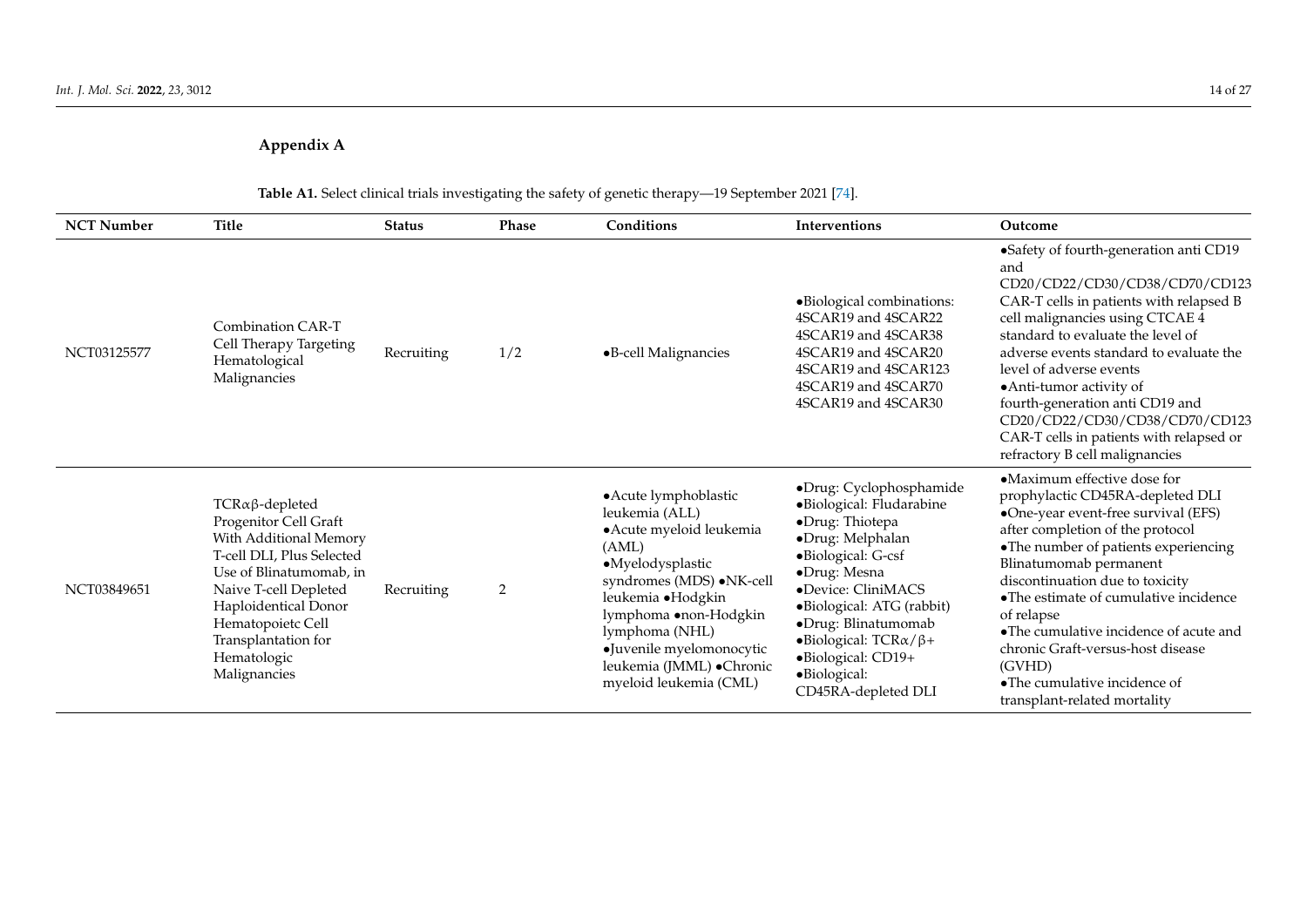**Table A1.** *Cont*.

| <b>NCT Number</b> | <b>Title</b>                                                                                                                                                                                                                                                                        | <b>Status</b> | Phase          | Conditions                                                                                                                                                                                                                                                    | <b>Interventions</b>                                                                                                                                                                                                                                                                                                        | Outcome                                                                                                                                                                                                                                                                                                                                                                              |
|-------------------|-------------------------------------------------------------------------------------------------------------------------------------------------------------------------------------------------------------------------------------------------------------------------------------|---------------|----------------|---------------------------------------------------------------------------------------------------------------------------------------------------------------------------------------------------------------------------------------------------------------|-----------------------------------------------------------------------------------------------------------------------------------------------------------------------------------------------------------------------------------------------------------------------------------------------------------------------------|--------------------------------------------------------------------------------------------------------------------------------------------------------------------------------------------------------------------------------------------------------------------------------------------------------------------------------------------------------------------------------------|
| NCT03765177       | CLIC-1901 for the<br><b>Treatment of Patients</b><br>With<br>Relapsed/Refractory<br>CD19 Positive<br>Hematologic<br>Malignancies<br>Title Acronym: CLIC-01                                                                                                                          | Recruiting    | 1/2            | • Acute lymphoblastic<br>leukemia<br>·Non-Hodgkin's lymphoma                                                                                                                                                                                                  | ·Biological: CLIC-1901                                                                                                                                                                                                                                                                                                      | •Proportion of participants<br>experiencing either Grade 3 or 4<br>cytokine release syndrome.<br>·Proportion of participants with<br>complete (CR) or partial response (PR)<br>to CLIC-1901<br>•Meeting enrollment targets                                                                                                                                                           |
| NCT02790515       | Provision of TCRγδ T<br>Cells and Memory T<br>Cells Plus Selected Use<br>of Blinatumomab in<br>Naïve T-cell Depleted<br>Haploidentical Donor<br>Hematopoietic Cell<br>Transplantation for<br>Hematologic<br>Malignancies Relapsed<br>or Refractory Despite<br>Prior Transplantation | Recruiting    | $\overline{2}$ | • Acute lymphoblastic<br>leukemia (ALL)<br>• Acute myeloid leukemia<br>(AML)<br>·Myeloid sarcoma<br>·Chronic myeloid leukemia<br>(CML)<br>·Juvenile myelomonocytic<br>leukemia (JMML)<br>·Myelodysplastic syndrome<br>(MDS)<br>·Non-Hodgkin lymphoma<br>(NHL) | •Drug: Anti-thymocyte<br>globulin (rabbit)<br>·Drug: Blinatumomab<br>·Drug: Cyclophosphamide<br>·Drug: Fludarabine<br>·Drug: G-CSF<br>·Drug: Melphalan<br>·Drug: Mesna<br>•Drug: Rituximab•Drug:<br><b>Tacrolimus</b><br>·Drug: Thiotepa<br>·Biological: HPC, A Infusion<br>·Device: CliniMACS<br>$\bullet$ Drug: Sirolimus | •The number of patients engrafted by<br>day +30 post-transplant<br>•The number of patients experiencing<br>blinatumomab permanent<br>discontinuation due to toxicity<br>•The estimate of cumulative incidence<br>of relapse<br>•The cumulative incidence of acute and<br>chronic graft-versus-host disease<br>(GVHD)<br>•The cumulative incidence of<br>transplant-related mortality |
| NCT04033302       | Multi-CAR T Cell<br>Therapy Targeting<br>CD7-positive<br>Malignancies                                                                                                                                                                                                               | Recruiting    | 1/2            | ·T-cell acute Lymphoblastic<br>leukemia<br>•T-cell acute lymphoblastic<br>lymphoma<br>· Acute myeloid leukemia<br>•NK cell lymphoma                                                                                                                           | ·Biological: CD7-specific CAR<br>gene-engineered T cells                                                                                                                                                                                                                                                                    | •Safety of infusion<br>·Clinical response                                                                                                                                                                                                                                                                                                                                            |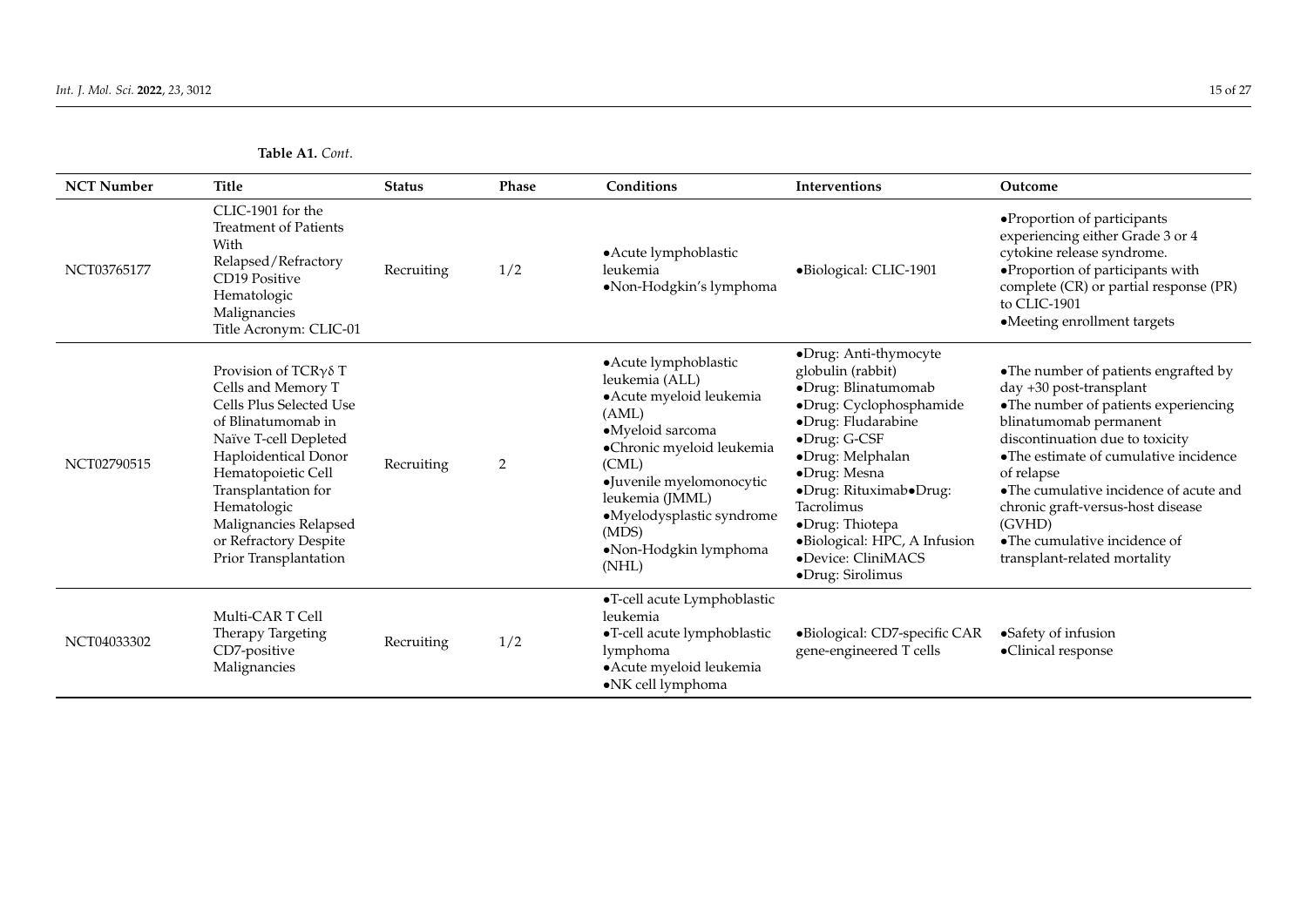**Table A1.** *Cont*.

| <b>NCT Number</b> | <b>Title</b>                                                                                                                                          | <b>Status</b> | Phase | Conditions                                                  | Interventions                                                        | Outcome                                                                                                                                                                                                                                                                                                                                                                                                                                                                                                                                                                                                                                                                                                                                                  |
|-------------------|-------------------------------------------------------------------------------------------------------------------------------------------------------|---------------|-------|-------------------------------------------------------------|----------------------------------------------------------------------|----------------------------------------------------------------------------------------------------------------------------------------------------------------------------------------------------------------------------------------------------------------------------------------------------------------------------------------------------------------------------------------------------------------------------------------------------------------------------------------------------------------------------------------------------------------------------------------------------------------------------------------------------------------------------------------------------------------------------------------------------------|
| NCT04499339       | A Phase I/IIa Clinical<br>Trial to Assess Feasibility,<br>Safety and Antitumor<br>Activity of Autologous<br>SLAMF7 CAR-T Cells in<br>Multiple Myeloma | Recruiting    | 1/2   | •Multiple myeloma                                           | ·Drug: SLAMF7 CAR-T                                                  | •Safety determination of the treatment<br>with SLAMF7 CAR-T in phase I<br>•Determination of the maximum<br>tolerated dose (MTD) and the<br>recommended phase IIa dose of<br>SLAMF7 CAR-T in patients with MM<br>•Safety determination of the treatment<br>with SLAMF7 CAR-T in phases I and<br>IIa<br>• Evaluation of the efficacy, defined as<br>overall response rate (ORR) after<br>treatment with SLAMF7 CAR-T in<br>patients with MM                                                                                                                                                                                                                                                                                                                |
| NCT04109482       | Trial to Evaluate the<br>Safety and Efficacy of<br>MB-102 in Patients with<br><b>BPDCN.</b>                                                           | Recruiting    | 1/2   | ·Blastic plasmacytoid<br>dendritic cell neoplasm<br>(BPDCN) | •Biological: MB-102<br>·Drug: Fludarabine<br>·Drug: Cyclophosphamide | ·Phase 1: Safety and tolerability as<br>measured by the number of patients<br>with treatment-related adverse events<br>• Phase 1: Maximum tolerated dose<br>(MTD) and recommended Phase 2 dose<br>• Phase 2: Response Rate of patients<br>with BPDCN<br>·Phase 2: BPDCN-DOR<br>• Phase 2: BPDCN-PFS<br>·Phase 2: BPDCN-OS<br>• Phase 2: BPDCN-MRD<br>• Phase 2-Adverse events<br>• Phase 2—Change from baseline in the<br>European Organization for Research<br>and Treatment (EORTC) QLQ-C 30<br>Version 3.0.<br>• Phase 2—Change from baseline in the<br><b>Functional Assessment of Cancer</b><br>Therapy-Bone Marrow Transplant<br>(FACT-BMT) Version 4.0.<br>·Phase 2-Number of patients showing<br>evidence of competent replication<br>lentivirus |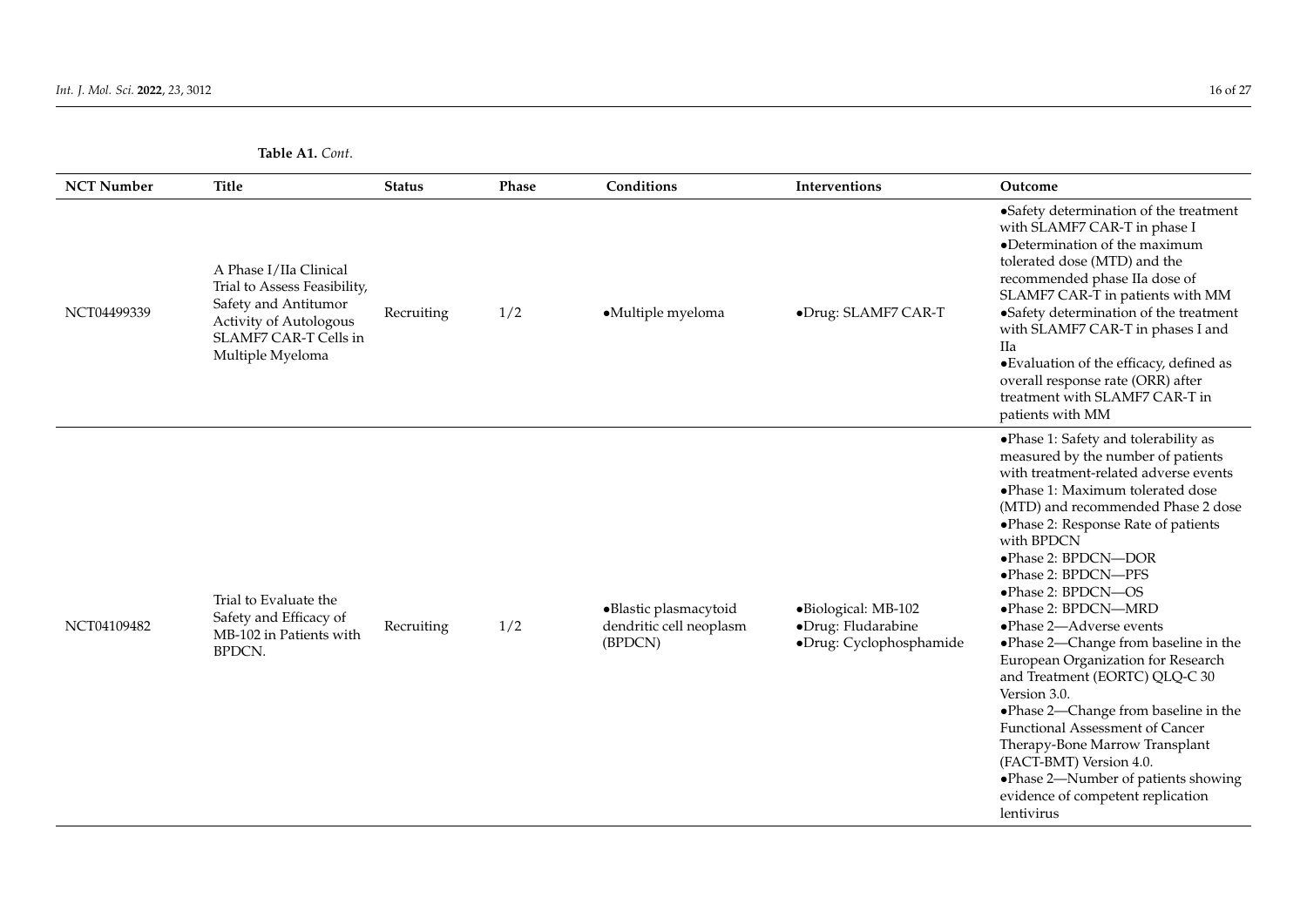| <b>Table A1.</b> Cont. |  |
|------------------------|--|
|------------------------|--|

| <b>NCT Number</b> | <b>Title</b>                                                                          | <b>Status</b> | <b>Phase</b> | Conditions          | <b>Interventions</b>                           | Outcome                                                                                                                                                                                                                                                                                                                                                                    |
|-------------------|---------------------------------------------------------------------------------------|---------------|--------------|---------------------|------------------------------------------------|----------------------------------------------------------------------------------------------------------------------------------------------------------------------------------------------------------------------------------------------------------------------------------------------------------------------------------------------------------------------------|
| NCT03435796       | Long-Term Follow-up<br>Protocol for Subjects<br>Treated With<br>Gene-Modified T Cells | Recruiting    | 2/3          | $\bullet$ Neoplasms | •Genetic: gene-modified (GM)<br>T cell therapy | • Adverse events (AEs)<br>• Tumor response status<br>·Disease progression<br>$\bullet$ Disease relapse<br>$\bullet$ Overall survival<br>•Health-related quality of life (HRQoL)<br>• Height of pediatric subjects treated with GM T cells<br>· Weight of pediatric subjects treated with GM T cells<br>•Sexual maturation of pediatric subjects treated with<br>GM T cells |

**Table A2.** Select ClinicalTrials investigating safety of Vaccines—19 September 2021 [\[74\]](#page-25-26).

<span id="page-16-0"></span>

| <b>NCT Number</b> | Title                                                                                                                                                                      | <b>Status</b> | Phase | Conditions                | Interventions                                                                                     | Outcome                                                                                                                                                                                                                                                                                                                                                                                                                                                                                                                                                                                                                                                                                                                                                                                                                                                                                                                                                                                                                                                                 |
|-------------------|----------------------------------------------------------------------------------------------------------------------------------------------------------------------------|---------------|-------|---------------------------|---------------------------------------------------------------------------------------------------|-------------------------------------------------------------------------------------------------------------------------------------------------------------------------------------------------------------------------------------------------------------------------------------------------------------------------------------------------------------------------------------------------------------------------------------------------------------------------------------------------------------------------------------------------------------------------------------------------------------------------------------------------------------------------------------------------------------------------------------------------------------------------------------------------------------------------------------------------------------------------------------------------------------------------------------------------------------------------------------------------------------------------------------------------------------------------|
| NCT01436968       | Phase 3 Study of<br>$ProstAtak^{\circledR}$<br>Immunotherapy With<br><b>Standard Radiation</b><br>Therapy for Localized<br><b>Prostate Cancer</b><br>Title Acronym: PrTK03 | Recruiting    | 3     | $\bullet$ Prostate cancer | ·Biological: aglatimagene<br>besadenovec + valacyclovir<br>·Biological: placebo +<br>valacyclovir | •Disease-free survival defined as the time from<br>randomization until the date of the first failure event<br>will be compared for the ProstAtak® arm versus the<br>placebo control arm. The analyses will be based on<br>the intent to treat the population.<br>·Prostate cancer-specific survival and overall<br>survival will be compared for the ProstAtak® arm<br>versus the placebo control arm.<br>•PSA nadir will be compared for the ProstAtak <sup>®</sup><br>arm versus the placebo control arm.<br>• Patient reported Health-Related Quality of Life<br>outcomes would be collected using the Expanded<br>Prostate Cancer Index Composite (EPIC-26)<br>questionnaire. The change in QOL over time will be<br>compared for the ProstAtak <sup>®</sup> arm versus the placebo<br>control arm.<br>• The safety profile will be characterized by a<br>collection of adverse event information and<br>laboratory values during the treatment phase (until<br>the completion of radiation). Data on late effects will<br>be collected after radiation completion. |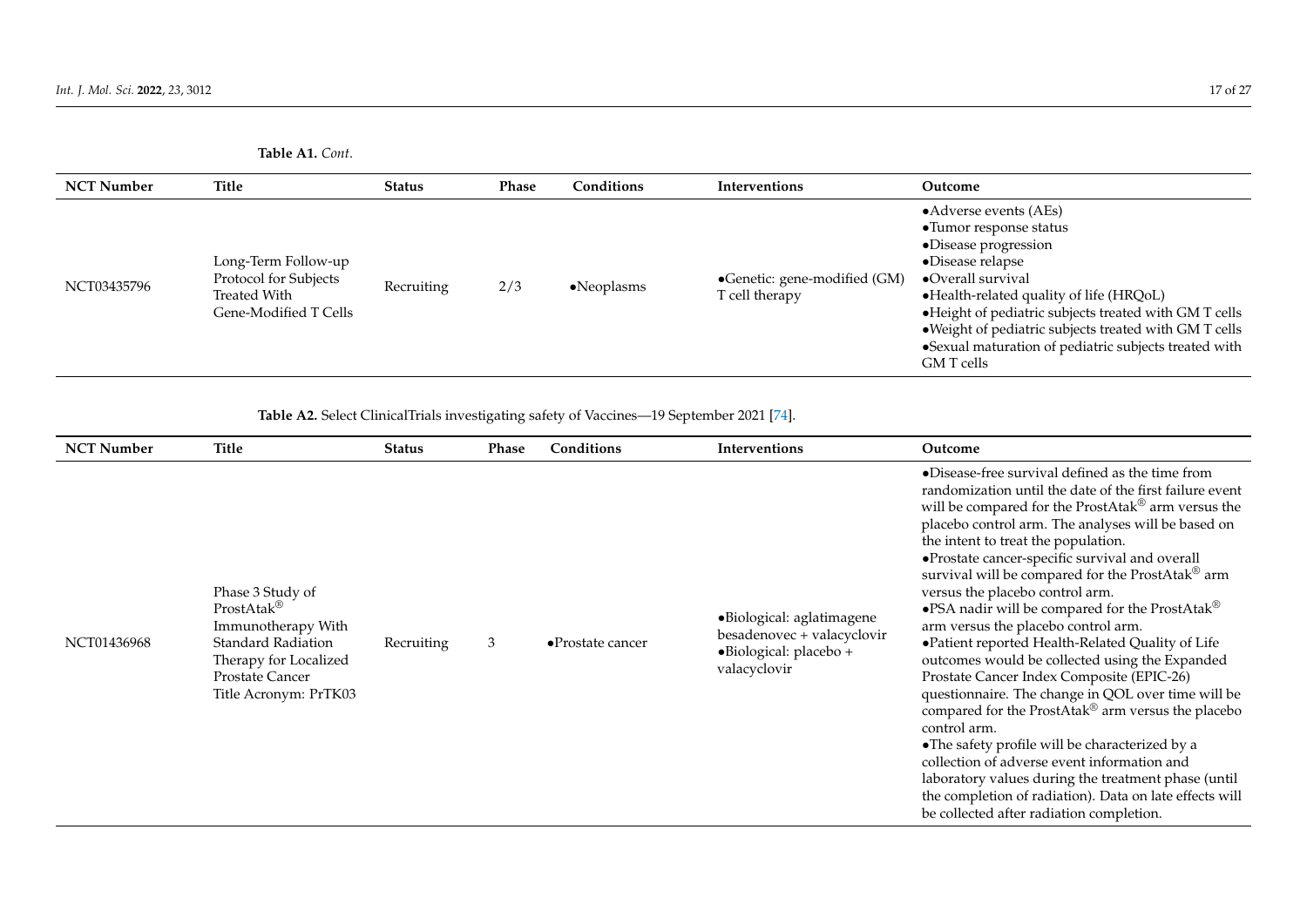| <b>Table A2.</b> Cont. |  |
|------------------------|--|
|                        |  |

| <b>NCT Number</b> | <b>Title</b>                                                                                                                                                                                                      | <b>Status</b> | <b>Phase</b> | Conditions                              | Interventions                                                                  | Outcome                                                                                                                                                                                                                                                                                                                                                                                                                                                                                                                                                                                                                                                                                                                                                                                                                                                                                                                                                                                                                                                                                                                                                                                                                                                                                                                                                                                                                                                                                        |
|-------------------|-------------------------------------------------------------------------------------------------------------------------------------------------------------------------------------------------------------------|---------------|--------------|-----------------------------------------|--------------------------------------------------------------------------------|------------------------------------------------------------------------------------------------------------------------------------------------------------------------------------------------------------------------------------------------------------------------------------------------------------------------------------------------------------------------------------------------------------------------------------------------------------------------------------------------------------------------------------------------------------------------------------------------------------------------------------------------------------------------------------------------------------------------------------------------------------------------------------------------------------------------------------------------------------------------------------------------------------------------------------------------------------------------------------------------------------------------------------------------------------------------------------------------------------------------------------------------------------------------------------------------------------------------------------------------------------------------------------------------------------------------------------------------------------------------------------------------------------------------------------------------------------------------------------------------|
| NCT03548571       | Dendritic Cell<br>Immunotherapy<br><b>Against Cancer Stem</b><br>Cells in Glioblastoma<br><b>Patients Receiving</b><br>Standard Therapy<br>Title Acronym:<br><b>DEN-STEM</b>                                      | Recruiting    | 2/3          | •Glioblastoma                           | ·Biological: dendritic<br>cell immunization<br>·Drug: adjuvant<br>temozolomide | •Progression free survival<br>•Overall survival<br>·Patient reported quality of life, overall<br>• Patient reported quality of life, brain-specific<br>·Immunological response, skin<br>·Immunological response, cellular<br>•Adverse events                                                                                                                                                                                                                                                                                                                                                                                                                                                                                                                                                                                                                                                                                                                                                                                                                                                                                                                                                                                                                                                                                                                                                                                                                                                   |
| NCT04165317       | Study of Sasanlimab<br>(PF-06801591) in<br>Combination With<br><b>Bacillus Calmette-Guerin</b><br>(BCG) in Participants<br>With High-Risk<br>Non-Muscle Invasive<br><b>Bladder Cancer</b><br>Title Acronym: CREST | Recruiting 3  |              | •Non-muscle invasive<br>·Bladder cancer | ·Drug: PF-06801591<br>•Drug: Bacillus<br>Calmette-Guerin                       | • Event free survival (Arm A compared to Arm C)<br>• Event free survival (Arm B compared to Arm C)<br>•Overall survival (Arm A compared to Arm C)<br>•Overall survival (Arm B compared to Arm C)<br>•Complete response in participants with CIS at randomization<br>·Disease-specific survival<br>•Health-related quality of life as measured by EORTC QLQ-C30<br>(European Organization for Treatment of Cancer Quality of Life<br>Questionnaire for cancer patients)<br>•Ctrough of PF-06801591 when combined with BCG (induction and<br>maintenance or induction). Arms A and B only.<br>•Incidence of ADA/Nab of PF-06801591 when in combination with<br>BCG (induction and maintenance or induction). Arms A and B only.<br>•Tumor sample biomarker status based on PD-L1 expression (high or<br>low)<br>•Duration of CR for participants with CIS at randomization<br>• Time to recurrence of low-grade disease<br>•Time to cystectomy<br>·Health-related quality of life as measured by PTAB (Patient<br>Treatment Administration Burden Questionnaire)<br>•Percentage of participants with all causality and treatment-related<br>treatment-emergent adverse events (TEAEs), serious adverse events<br>(SAEs), and withdrawals due to TEAEs<br>•Percentage of participants with laboratory abnormalities<br>•Health-related quality of life as measured by EORTC<br>QLQ-NMIBC24 (European Organization for Treatment of Cancer in<br>patients with non-muscle invasion bladder cancer) |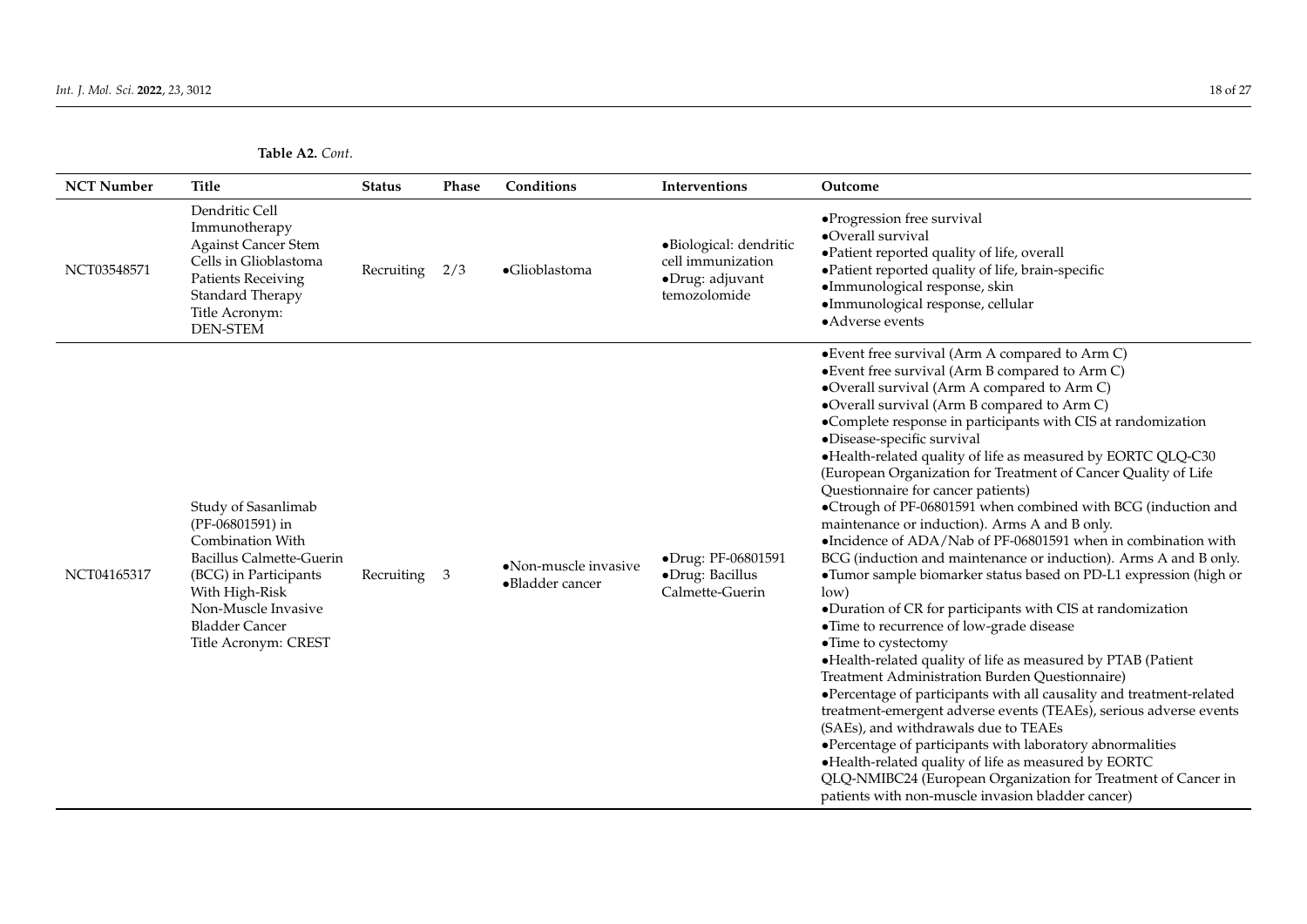<span id="page-18-0"></span>

| <b>NCT Number</b> | <b>Title</b>                                                                                                                                                 | <b>Status</b>              | Phase | Conditions                                                                                                                                                                                            | Interventions                                                                                                              | Outcome                                                                                                                                                                                                                                                                                                                                                                                                                                                                                                                                                                                                                                                                                                                                                                                                                                                                                                                                                                                                                                                                                                                                                                                                                                                                          |
|-------------------|--------------------------------------------------------------------------------------------------------------------------------------------------------------|----------------------------|-------|-------------------------------------------------------------------------------------------------------------------------------------------------------------------------------------------------------|----------------------------------------------------------------------------------------------------------------------------|----------------------------------------------------------------------------------------------------------------------------------------------------------------------------------------------------------------------------------------------------------------------------------------------------------------------------------------------------------------------------------------------------------------------------------------------------------------------------------------------------------------------------------------------------------------------------------------------------------------------------------------------------------------------------------------------------------------------------------------------------------------------------------------------------------------------------------------------------------------------------------------------------------------------------------------------------------------------------------------------------------------------------------------------------------------------------------------------------------------------------------------------------------------------------------------------------------------------------------------------------------------------------------|
| NCT03619252       | Pneumococcal<br>Vaccination of Multiple<br>Myeloma Patients on<br>Novel Agents                                                                               | Enrolling by<br>invitation | 4     | •Multiple myeloma<br>•Pneumococcal infection<br>·Febrile neutropenia<br>•Pneumococcal<br>pneumonia                                                                                                    | ·Biological: vaccination with<br>pneumococcal conjugate<br>vaccine (PCV13)<br>·Drug: standard antibacterial<br>prophylaxis | •Incidence of clinically/radiologically confirmed<br>pneumonia and episodes of febrile neutropenia<br>during one year period after initiation of novel<br>agents.<br>•Number of participants with treatment-related<br>adverse events as assessed by CTCAE v4.0.                                                                                                                                                                                                                                                                                                                                                                                                                                                                                                                                                                                                                                                                                                                                                                                                                                                                                                                                                                                                                 |
| NCT00676507       | Phase III Lucanix™<br>Vaccine Therapy in<br>Advanced Non-small<br>Cell Lung Cancer<br>(NSCLC) Following<br>Front-line<br>Chemotherapy<br>Title Acronym: STOP | Completed                  | 3     | •Lung neoplasm<br>•Carcinoma non-small<br>Cell lung cancer stage<br><b>IIIA</b><br>•Carcinoma non-small<br>cell lung cancer Stage<br><b>IIIB</b><br>•Carcinoma non-small<br>cell lung cancer Stage IV | $\bullet$ Biological: Lucanix <sup>™</sup><br>·Other: placebo comparator                                                   | •Compare the overall survival of subjects with stage<br>III or IV non-small cell lung cancer treated with<br>belagenpumatucel-L (Lucanix <sup>TM</sup> ) vs placebo.<br>• Evaluate the progression-free survival (PFS) of<br>subjects treated with Lucanix™ compared to<br>treatment within the Best Support Care control<br>group.<br>• Evaluate the quality of life (QOL) as determined by<br>the Lung Cancer Symptom Scale (LCSS) compared<br>to treatment within the Best Supportive Care control<br>group.<br>• Evaluate the time-to-progression of subjects treated<br>with Lucanix <sup>™</sup> compared to treatment within the<br>Best Supportive Care control group.<br>• Evaluate the best overall tumor response in subjects<br>treated with Lucanix™ compared to treatment in the<br>Best Supportive Care control group.<br>• Evaluate the response duration in subjects treated<br>with Lucanix™ compared to the Best Supportive<br>Care control group.<br>• Evaluate the rate of CNS metastases development<br>in subjects treated with $Lucanix^{TM}$ as compared to<br>the Best Supportive Care control group.<br>• Adverse events of subjects treated with Lucanix <sup>TM</sup><br>will be compared to subjects in the Best Supportive<br>Care control group. |

**Table A2.** *Cont*.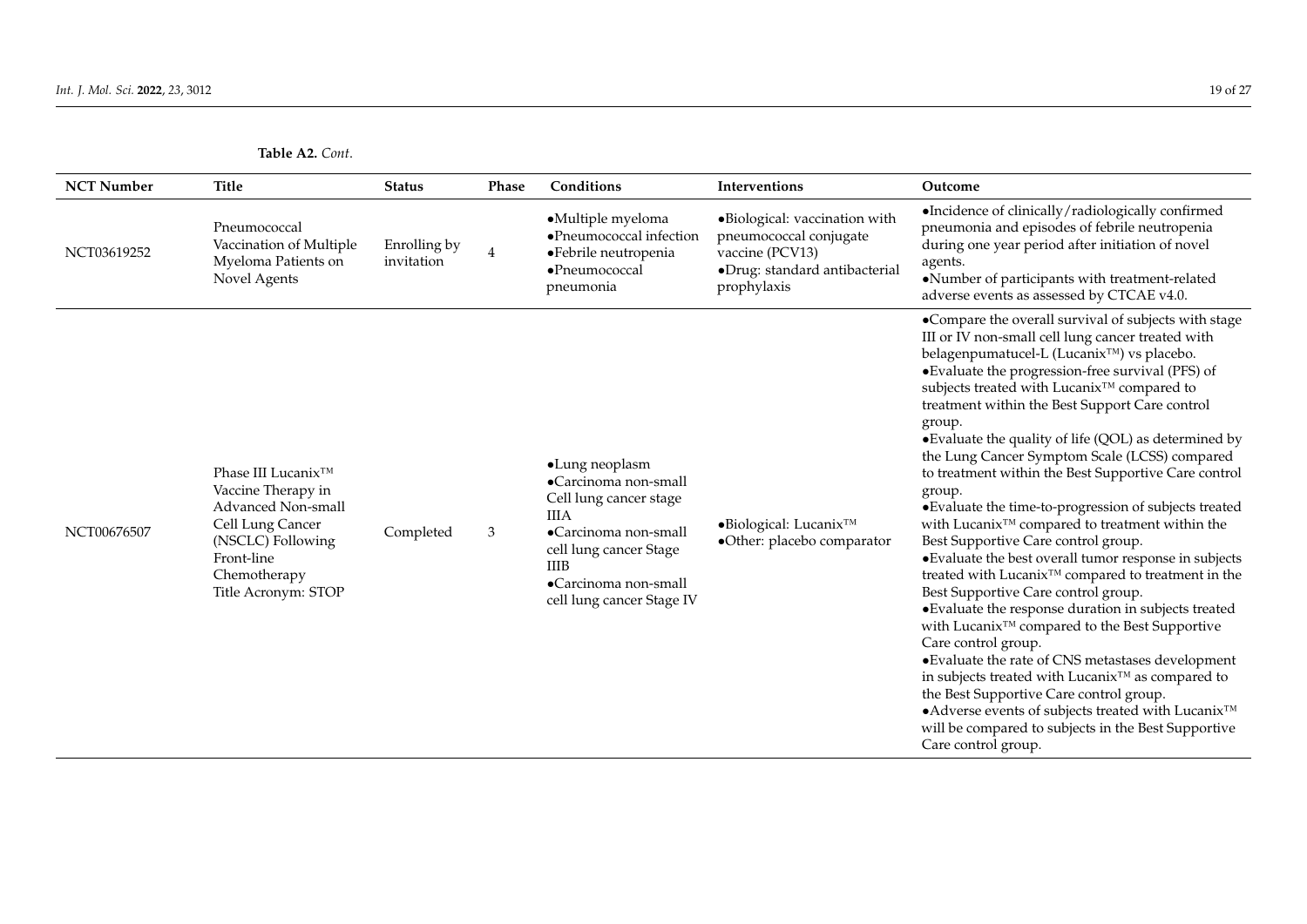| <b>NCT Number</b> | <b>Title</b>                                                                                                                       | <b>Status</b> | <b>Phase</b>   | Conditions                                                                       | Interventions                                                                                                                                                                                                                                                                                                                 | Outcome                                                                                                                                                                                                                                                                                                                                                                                                                                                                                                                                                                                                 |
|-------------------|------------------------------------------------------------------------------------------------------------------------------------|---------------|----------------|----------------------------------------------------------------------------------|-------------------------------------------------------------------------------------------------------------------------------------------------------------------------------------------------------------------------------------------------------------------------------------------------------------------------------|---------------------------------------------------------------------------------------------------------------------------------------------------------------------------------------------------------------------------------------------------------------------------------------------------------------------------------------------------------------------------------------------------------------------------------------------------------------------------------------------------------------------------------------------------------------------------------------------------------|
| NCT03673332       | <b>Elderly Cancer PatIents,</b><br>Safety<br>and qualiTy of Life<br>Under<br><i>immunOtheraPies</i><br>Title Acronym:<br>EPITOP-01 | Recruiting    | $\overline{4}$ | • Advanced or metastatic<br>melanoma<br>• Advanced or metastatic<br><b>NSCLC</b> | •Drug: immune-checkpoint<br>inhibitors therapies                                                                                                                                                                                                                                                                              | •Number of participants' adverse events as assessed<br>by CTCAE v5.0<br>• European Organization for Research and Treatment<br>of Cancer Quality of Life Core Questionnaire<br>(QLQ-C30) and Elderly Cancer Patients module<br>(QLQ-ELD14), combined to compute a total score<br>(between 44 and 128 points)<br>• Geriatric data modifications under treatment<br>•Compare patients and clinician symptoms<br>reporting<br>·Progression-free survival<br>·Overall survival<br>•Correlation between toxicity and efficacy<br>• Rate of grade 3 to 5 adverse events 18 weeks after<br>treatment initiation |
| NCT02344472       | Detect V/CHEVENDO<br>(Chemo vs. Endo)                                                                                              | Recruiting    | 3              | ·Metastatic breast cancer                                                        | ·Drug: Pertuzumab<br>·Drug: Trastuzumab<br>·Drug: Capecitabine<br>·Drug: Paclitaxel<br>·Drug: Vinorelbine<br>·Drug: Docetaxel<br>·Drug: Exemestane<br>·Drug: Letrozole<br>·Drug: Anastrozole<br>·Drug: Fulvestrant<br>·Drug: Ribociclib<br>·Drug: Nab-Paclitaxel<br>·Drug: Eribulin<br>·Drug: Leuprorelin<br>·Drug: Goserelin | •Number of participants with adverse events<br>·Quality-adjusted survival<br>•Overall response rate (ORR)<br>·Incidence of central nervous system (CNS)<br>metastases and their control rate<br>· Analysis of quality of life, presence and number of<br>circulating tumor cells (CTC) at different time points<br>• Evaluation of all reported events and all grades in<br>both treatment arms (chemotherapy and endocrine<br>therapy)<br>·Disease control rate (DCR)<br>•Progression-free survival (PFS)<br>•Overall survival (OS)                                                                    |

# **Table A3.** Select clinical trials investigating the safety of targeted therapy—19 September 2021 [\[74\]](#page-25-26).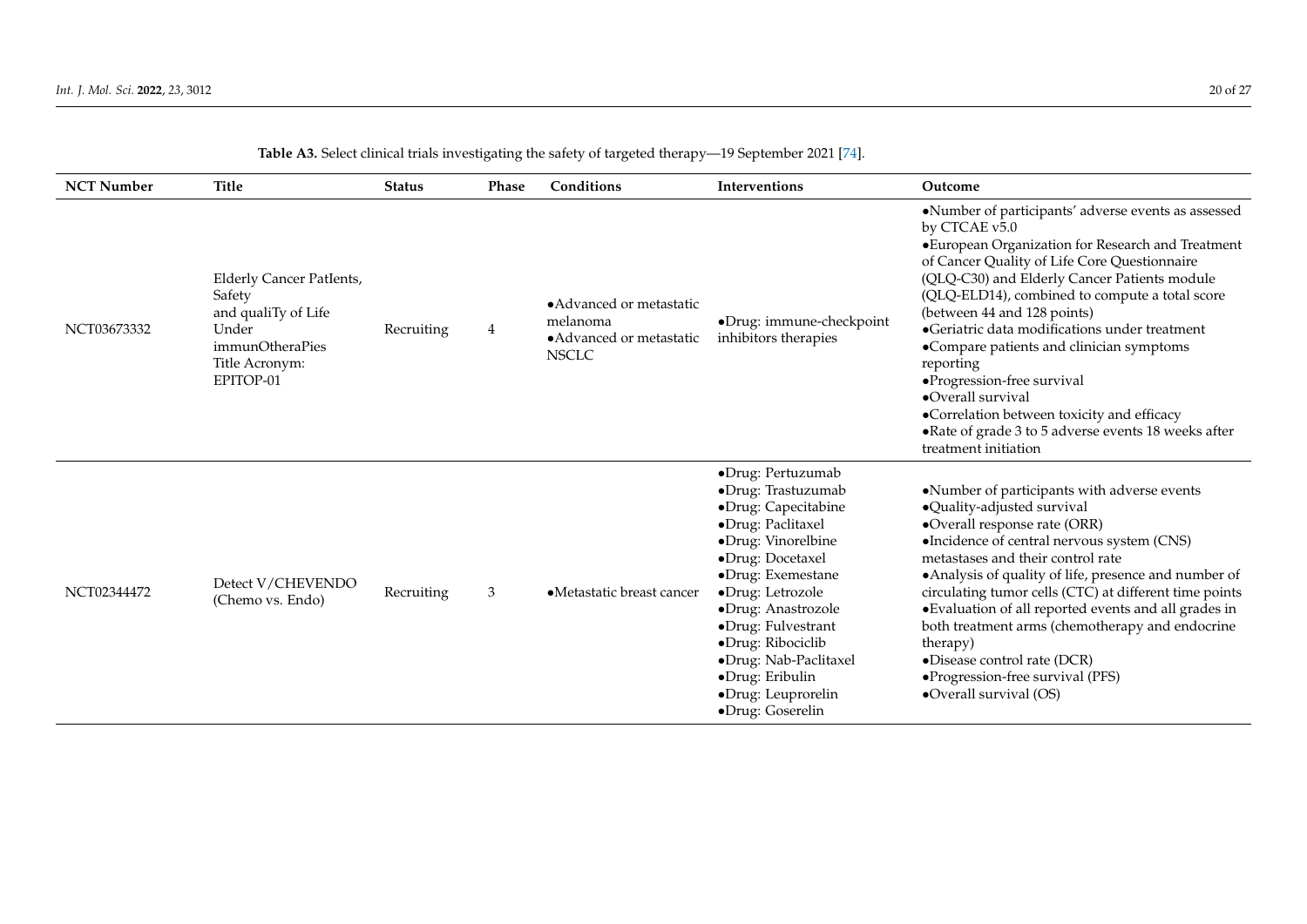**Table A3.** *Cont*.

| <b>NCT Number</b> | <b>Title</b>                                                                                                                  | <b>Status</b> | Phase | Conditions                                                    | Interventions                                                                                                                                                                                           | Outcome                                                                                                                                                                                                                                                                                                                                                                                                                                                                                                                                                             |
|-------------------|-------------------------------------------------------------------------------------------------------------------------------|---------------|-------|---------------------------------------------------------------|---------------------------------------------------------------------------------------------------------------------------------------------------------------------------------------------------------|---------------------------------------------------------------------------------------------------------------------------------------------------------------------------------------------------------------------------------------------------------------------------------------------------------------------------------------------------------------------------------------------------------------------------------------------------------------------------------------------------------------------------------------------------------------------|
| NCT02889692       | Clinical Study of Chinese<br>Medicine Plus Targeted<br>Therapy Maintenance in<br>Advanced<br>Pulmonary<br>Adenocarcinoma      | Completed     | 3     | $\bullet$ Cancer                                              | •Drug: Yi Qi Fang<br>·Drug: Yang Yin Fang<br>·Drug: Yi Qi Yang Yin Fang<br>·Drug: placebo granules<br>$\bullet$ Drug: Erlotinib®<br>$\bullet$ Drug: Gefitinib®<br>$\bullet$ Drug: Icotinib <sup>®</sup> | •Overall survival (OS)<br>·Progression-free survival (PFS)<br>·Objective response rate (ORR)<br>•Quality of life (QOL)                                                                                                                                                                                                                                                                                                                                                                                                                                              |
| NCT03949231       | Infusion of PD1/PDL1<br><b>Inhibitor Via Neck</b><br>Artery Versus Vein<br>for Immunotherapy of<br>Head/Neck Cancers<br>(HNC) | Recruiting    | 3     | •Head/neck neoplasm                                           | ·Drug: PD1/PDL1 inhibitor                                                                                                                                                                               | •Overall survival<br>·Progression-free survival<br>• Adverse event rate                                                                                                                                                                                                                                                                                                                                                                                                                                                                                             |
| NCT04564157       | NADIM-ADJUVANT:<br>New Adjuvant Trial of<br>Chemotherapy<br><b>VS</b><br>Chemo-immunotherapy                                  | Recruiting    | 3     | • Non-small cell lung<br>cancer<br>• Adjuvant<br>chemotherapy | ·Drug: Carboplatin<br>·Drug: Paclitaxel<br>·Drug: Nivolumab                                                                                                                                             | •The disease-free survival<br>•Overall survival<br>·Incidence of treatment-emergent adverse events<br>(safety and tolerability)                                                                                                                                                                                                                                                                                                                                                                                                                                     |
| NCT00861614       | Study of<br>Immunotherapy to Treat<br><b>Advanced Prostate</b><br>Cancer                                                      | Completed     | 3     | $\bullet$ Prostate cancer                                     | ·Drug: Ipilimumab<br>·Drug: placebo                                                                                                                                                                     | •Overall survival (OS)<br>•Overall survival rate<br>• Progression free survival (PFS)<br>·Pain response<br>·Duration of pain response<br>·Number of participants with severe adverse events<br>(AEs), serious adverse events (SAEs),<br>treatment-related AEs, deaths, discontinuation of<br>study drug due to AEs, immune-related adverse<br>events (irAE), and immune-mediated adverse<br>reaction (imAR)<br>•Time to onset of Grade 3 or 4 immune-related<br>adverse event (irAE)<br>• Time to resolution of Grade 3 or 4 immune-related<br>adverse event (irAE) |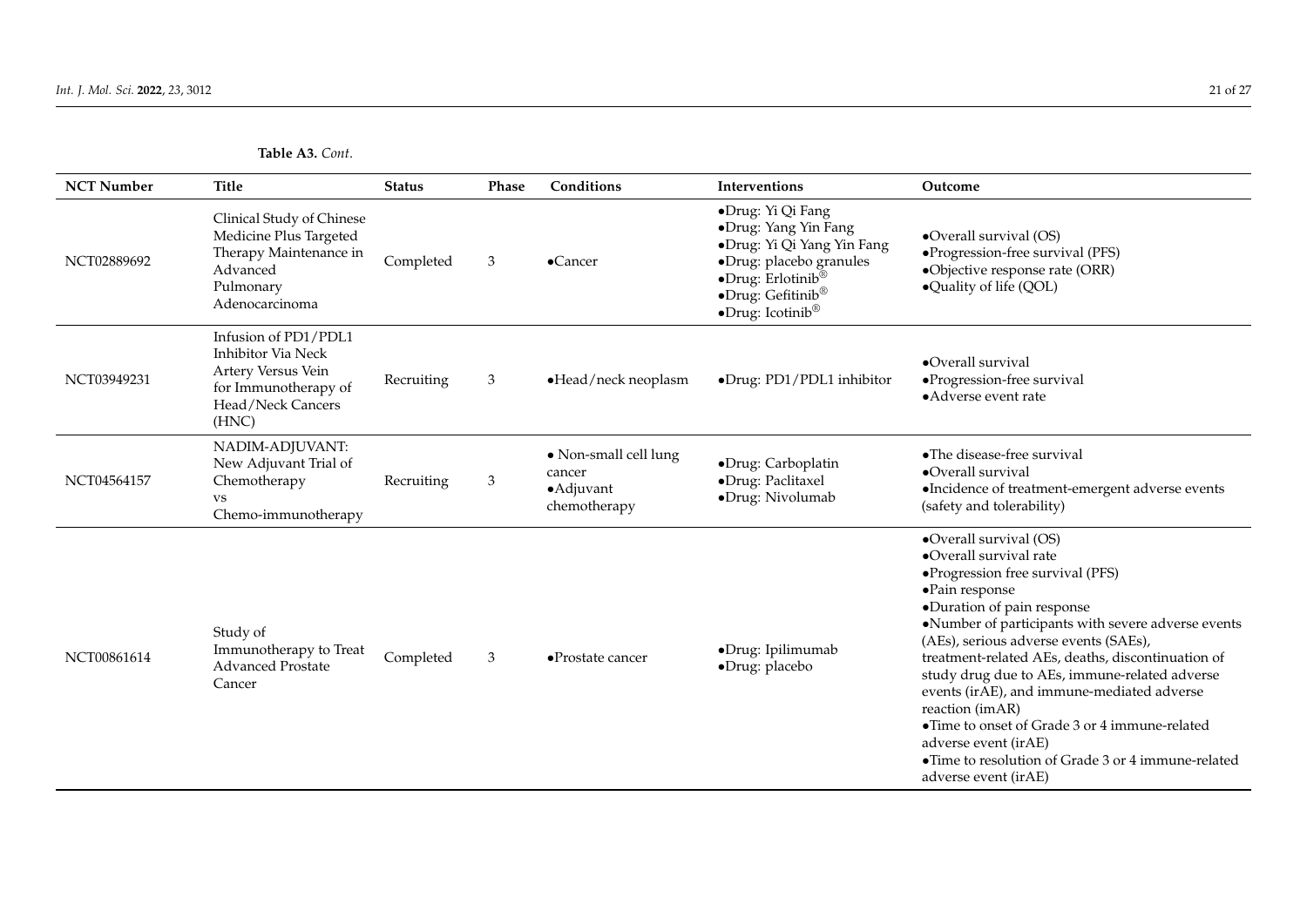| <b>NCT Number</b> | Title                                                                            | <b>Status</b> | Phase | Conditions                | Interventions                       | Outcome                                                                                                                                                                                                                                                                                                                                                                                                                                                                                                                                                                                                                                                                                                            |
|-------------------|----------------------------------------------------------------------------------|---------------|-------|---------------------------|-------------------------------------|--------------------------------------------------------------------------------------------------------------------------------------------------------------------------------------------------------------------------------------------------------------------------------------------------------------------------------------------------------------------------------------------------------------------------------------------------------------------------------------------------------------------------------------------------------------------------------------------------------------------------------------------------------------------------------------------------------------------|
|                   |                                                                                  |               |       |                           |                                     | • Time to onset of Grade 3 to 5 immune-mediated<br>Adverse reaction (imAR)<br>• Time to resolution of Grade 3 to 5 to Grade $0$<br>immune-mediated adverse reactions (imARs) to<br>Grade 0<br>•Number of participants with worst on-study<br>hematology common toxicity criteria (CTC) grade<br>and shift From baseline<br>•Number of participants with worst on-study liver<br>common toxicity criteria (CTC) grade and shift from<br>baseline<br>•Number of participants with worst on-study serum<br>chemistry common toxicity criteria (CTC) Grade and<br>shift From baseline<br>•Number of participants with worst on-study renal<br>function common toxicity criteria (CTC) grade and<br>shift from baseline |
| NCT01057810       | Phase 3 Study of<br>Immunotherapy to Treat<br><b>Advanced Prostate</b><br>Cancer | Completed     | 3     | $\bullet$ Prostate cancer | ·Drug: Ipilimumab<br>·Drug: placebo | •Overall survival (OS)<br>• Time progression-free survival (PFS) time<br>• Time to subsequent non-hormonal cytotoxic<br>therapy<br>• Time to pain progression<br>•Number of participants who died or had adverse<br>events (AEs), serious adverse events (SAEs),<br>immune-related AEs (irAEs), or immune-mediated<br>adverse reactions (imARs)<br>•Number of treated participants with Grade 3 or 4<br>clinical laboratory abnormalities                                                                                                                                                                                                                                                                          |

**Table A3.** *Cont*.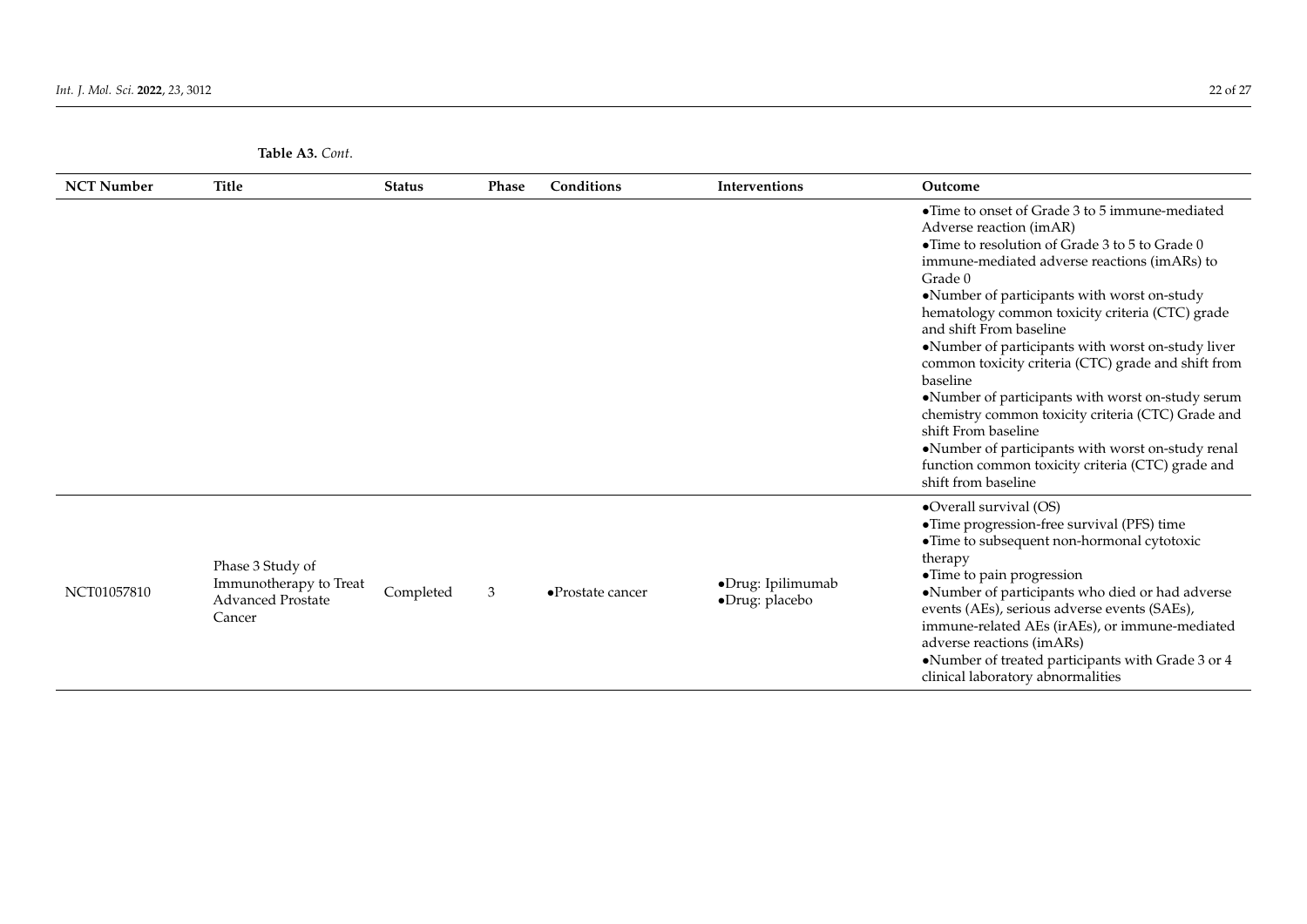<span id="page-22-0"></span>

| <b>NCT Number</b> | Title                                                                                                                                                  | <b>Status</b> | Phase | Conditions                                                                                                                                                                                                                                                | Interventions                                                                                                                                                                                                                 | Outcome                                                                                                                                                                                                                                                                                                      |
|-------------------|--------------------------------------------------------------------------------------------------------------------------------------------------------|---------------|-------|-----------------------------------------------------------------------------------------------------------------------------------------------------------------------------------------------------------------------------------------------------------|-------------------------------------------------------------------------------------------------------------------------------------------------------------------------------------------------------------------------------|--------------------------------------------------------------------------------------------------------------------------------------------------------------------------------------------------------------------------------------------------------------------------------------------------------------|
| NCT04821778       | Chemoradiotherapy in<br>Esophageal or<br>Esophagogastric<br><b>Junction Cancer</b>                                                                     | Recruiting    | 3     | •Esophagus cancer<br>·Esophagogastric<br>junction cancer<br>•Chemoradiation<br>•Targeted therapy<br>·Immunotherapy<br>•Chemotherapy effect                                                                                                                | •Radiation: radiotherapy<br>·Drug: platinum-based<br>chemotherapy<br>·Drug: Paclitaxel based<br>chemotherapy<br>•Drug: immunotherapy<br>•Drug: 5-FU analog-based<br>chemotherapy<br>·Drug: Nimotuzumab                        | •Overall survival<br>·Progression free survival<br>•Number of participants with acute and late<br>toxicities of radiotherapy, chemotherapy, and<br>immunotherapy<br>·Pathological response rate<br>$\bullet$ R0 resection rate<br>·Locoregional recurrence-free ser<br>•Distant metastasis-free survival     |
| NCT04821843       | Neoadjuvant Treatment<br>Modalities in Esophageal<br>Cancer                                                                                            | Recruiting    | 3     | •Esophageal cancer<br>•Chemotherapy effect<br>•Chemoradiation<br>$\bullet$ Surgery<br>•Targeted therapy<br>$\bullet$ Immunotherapy<br>·Esophagogastric<br>junction cancer                                                                                 | ·Drug: Platinum-based<br>chemotherapy<br>·Drug: Paclitaxel based<br>chemotherapy<br>•Radiation: radiotherapy<br>·Procedure: surgery<br>•Drug: immunotherapy<br>·Drug: 5-FU analog-based<br>chemotherapy<br>·Drug: Nimotuzumab | $\bullet$ Overall survival<br>·Progression-free survival<br>•Number of participants with acute and late<br>toxicities of radiotherapy, chemotherapy and<br>immunotherapy<br>·Pathological response rate<br>•R0 resection rate<br>·Locoregional recurrence-free survival<br>•Distant metastasis-free survival |
| NCT03793179       | Testing the Timing of<br>Pembrolizumab Alone or<br>With Chemotherapy as<br>First-Line Treatment and<br>Maintenance in<br>Non-small Cell Lung<br>Cancer | Recruiting    | 3     | •Non-squamous<br>non-small cell carcinoma<br>•Stage IIIB lung cancer<br>AJCC v8<br>•Stage IIIC lung cancer<br>AJCC <sub>v8</sub><br>•Stage IV lung cancer<br>AJCC v8<br>•Stage IVA lung cancer<br>AJCC v8<br>•Stage IVB lung cancer<br>AJCC <sub>v8</sub> | ·Drug: Carboplatin<br>·Biological: Pembrolizumab<br>·Drug: Pemetrexed                                                                                                                                                         | •Overall survival (OS)<br>·Progression-free survival (PFS)<br>·Best objective response<br>•Incidence of adverse events<br>.PD-L1 positivity                                                                                                                                                                  |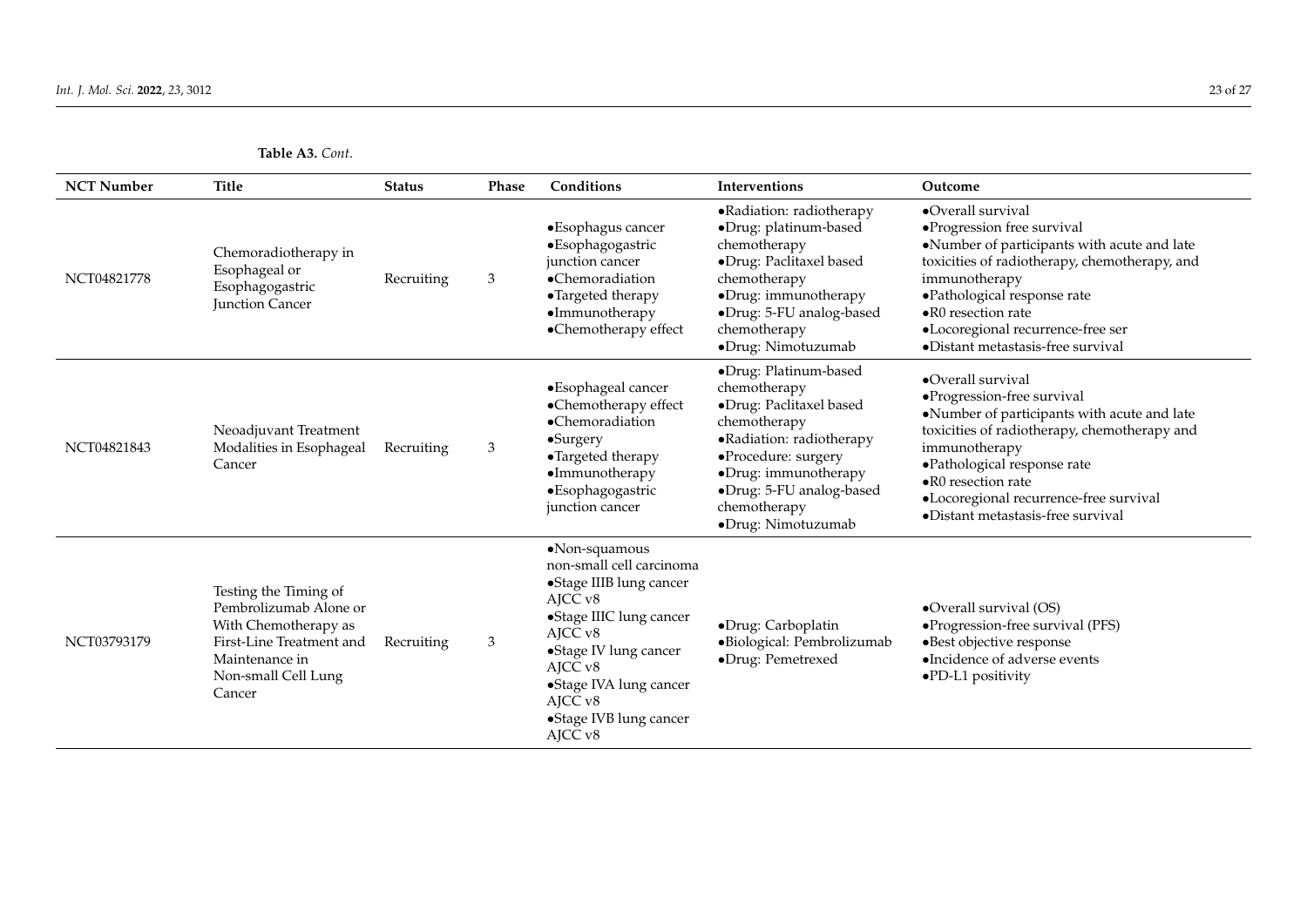### **References**

- <span id="page-23-0"></span>1. Associazione Italiana di Oncologia Medica (AIOM); Associazione Italiana Registri Tumori (AIRTUM). Report nazionale. In *I Numeri del Cancro in Italia 2019*; Intermedia Editore: Brescia, Italy, 2019; pp. 17–35.
- <span id="page-23-1"></span>2. MeSH Browser, U.S. National Library of Medicine. Available online: <https://meshb.nlm.nih.gov/search> (accessed on 21 July 2021).
- <span id="page-23-2"></span>3. Amanpour, S. The Rapid Development and Early Success of Covid 19 Vaccines Have Raised Hopes for Accelerating the Cancer Treatment Mechanism. *Arch. Razi. Inst.* **2021**, *76*, 1–6. [\[CrossRef\]](http://doi.org/10.22092/ari.2021.353761.1612) [\[PubMed\]](http://www.ncbi.nlm.nih.gov/pubmed/33818952)
- <span id="page-23-3"></span>4. Zhang, W.W.; Li, L.; Li, D.; Liu, J.; Li, X.; Li, W.; Xu, X.; Zhang, M.J.; Chandler, L.A.; Lin, H.; et al. The First Approved Gene Therapy Product for Cancer Ad-p53 (Gendicine): 12 Years in the Clinic. *Hum. Gene Ther.* **2018**, *29*, 160–179. [\[CrossRef\]](http://doi.org/10.1089/hum.2017.218) [\[PubMed\]](http://www.ncbi.nlm.nih.gov/pubmed/29338444)
- <span id="page-23-4"></span>5. Liu, J.; Pandya, P.; Afshar, S. Therapeutic Advances in Oncology. *Int. J. Mol. Sci.* **2021**, *22*, 2008. [\[CrossRef\]](http://doi.org/10.3390/ijms22042008) [\[PubMed\]](http://www.ncbi.nlm.nih.gov/pubmed/33670524)
- <span id="page-23-6"></span><span id="page-23-5"></span>6. Fu, Z.; Xiang, J. Aptamers, the Nucleic Acid Antibodies, in Cancer Therapy. *Int. J. Mol. Sci.* **2020**, *21*, 2793. [\[CrossRef\]](http://doi.org/10.3390/ijms21082793) [\[PubMed\]](http://www.ncbi.nlm.nih.gov/pubmed/32316469) 7. Crowther, M.D.; Svane, I.M.; Met, Ö. T-Cell Gene Therapy in Cancer Immunotherapy: Why It Is No Longer Just CARs on The Road. *Cells* **2020**, *9*, 1588. [\[CrossRef\]](http://doi.org/10.3390/cells9071588)
- <span id="page-23-7"></span>8. Bhatia, K.; Bhumika; Das, A. Combinatorial drug therapy in cancer-New insights. *Life Sci.* **2020**, *258*, 118134. [\[CrossRef\]](http://doi.org/10.1016/j.lfs.2020.118134)
- <span id="page-23-8"></span>9. Moore, A.E. Viruses with oncolytic properties and their adaptation to tumors. *Ann. N. Y. Acad. Sci.* **1952**, *54*, 945–952. [\[CrossRef\]](http://doi.org/10.1111/j.1749-6632.1952.tb39969.x)
- <span id="page-23-9"></span>10. Chianese, A.; Santella, B.; Ambrosino, A.; Stelitano, D.; Rinaldi, L.; Galdiero, M.; Zannella, C.; Franci, G. Oncolytic Viruses in Combination Therapeutic Approaches with Epigenetic Modulators: Past, Present, and Future Perspectives. *Cancers* **2021**, *13*, 2761. [\[CrossRef\]](http://doi.org/10.3390/cancers13112761)
- <span id="page-23-10"></span>11. Alberts, P.; Tilgase, A.; Rasa, A.; Bandere, K.; Venskus, D. The advent of oncolytic virotherapy in oncology: The Rigvir® story. *Eur. J. Pharmacol.* **2018**, *837*, 117–126. [\[CrossRef\]](http://doi.org/10.1016/j.ejphar.2018.08.042)
- <span id="page-23-11"></span>12. Cao, G.D.; He, X.B.; Sun, Q.; Chen, S.; Wan, K.; Xu, X.; Feng, X.; Li, P.P.; Chen, B.; Xiong, M.M. The Oncolytic Virus in Cancer Diagnosis and Treatment. *Front. Oncol* **2020**, *10*, 1786. [\[CrossRef\]](http://doi.org/10.3389/fonc.2020.01786)
- <span id="page-23-12"></span>13. Yano, S.; Tazawa, H.; Kishimoto, H.; Kagawa, S.; Fujiwara, T.; Hoffman, R.M. Real-Time Fluorescence Image-Guided Oncolytic Virotherapy for Precise Cancer Treatment. *Int. J. Mol. Sci.* **2021**, *22*, 879. [\[CrossRef\]](http://doi.org/10.3390/ijms22020879) [\[PubMed\]](http://www.ncbi.nlm.nih.gov/pubmed/33477279)
- 14. Rojas, J.J.; Thorne, S.H. Theranostic potential of oncolytic vaccinia virus. *Theranostics* **2012**, *2*, 363–373. [\[CrossRef\]](http://doi.org/10.7150/thno.3724) [\[PubMed\]](http://www.ncbi.nlm.nih.gov/pubmed/22509200)
- <span id="page-23-13"></span>15. Chulpanova, D.S.; Solovyeva, V.V.; Kitaeva, K.V.; Dunham, S.P.; Khaiboullina, S.F.; Rizvanov, A.A. Recombinant Viruses for Cancer Therapy. *Biomedicines* **2018**, *6*, 94. [\[CrossRef\]](http://doi.org/10.3390/biomedicines6040094) [\[PubMed\]](http://www.ncbi.nlm.nih.gov/pubmed/30257488)
- <span id="page-23-14"></span>16. Edeline, J.; Houot, R.M.; Marabelle, A.; Alcantara, M. CAR-T cells and BiTEs in solid tumors: Challenges and perspectives. *J. Hematol. Oncol.* **2021**, *14*, 65. [\[CrossRef\]](http://doi.org/10.1186/s13045-021-01067-5)
- <span id="page-23-15"></span>17. June, C.H.; Sadelain, M. Chimeric antigen receptor therapy. *N. Engl. J. Med.* **2018**, *379*, 64–73. [\[CrossRef\]](http://doi.org/10.1056/NEJMra1706169)
- <span id="page-23-16"></span>18. Locke, F.L.; Jacobson, C.A.; Jacobson, C.A.; Miklos, D.B.; Lekakis, L.J.; Oluwole, O.O.; Lin, Y.; Braunschweig, I.; Hill, B.T.; Timmerman, J.M.; et al. Long-term safety and activity of axicabtagene ciloleucel in refractory large B-cell lymphoma (ZUMA-1): A single-arm, multicentre, phase 1-2 trial. *Lancet Oncol.* **2019**, *20*, 31–42. [\[CrossRef\]](http://doi.org/10.1016/S1470-2045(18)30864-7)
- <span id="page-23-17"></span>19. Yu, W.L.; Hua, Z.C. Chimeric antigen receptor T-cell (CAR T) therapy for hematologic and solid malignancies: Efficacy and safety—a systematic review with meta-analysis. *Cancers* **2019**, *11*, 47. [\[CrossRef\]](http://doi.org/10.3390/cancers11010047)
- <span id="page-23-18"></span>20. Cecco, S.; Muraro, E.; Giacomin, E.; Martorelli, D.; Lazzarini, R.; Baldo, P.; Dolcetti, R. Cancer vaccines in phase II/III clinical trials: State of the art and future perspectives. *Curr. Cancer Drug Targets* **2011**, *11*, 85–102. [\[CrossRef\]](http://doi.org/10.2174/156800911793743664)
- <span id="page-23-19"></span>21. Donninger, H.; Li, C.; Yaddanapudi, K. Cancer Vaccines: Promising Therapeutics or an Unattainable Dream. *Vaccines* **2021**, *9*, 668. [\[CrossRef\]](http://doi.org/10.3390/vaccines9060668)
- <span id="page-23-20"></span>22. Hajj Hussein, I.; Chams, N.; Chams, S.; El Sayegh, S.; Badran, R.; Raad, M.; Gerges-Geagea, A.; Leone, A.; Jurjus, A. Vaccines Through Centuries: Major Cornerstones of Global Health. *Front. Public Health* **2015**, *3*, 269. [\[CrossRef\]](http://doi.org/10.3389/fpubh.2015.00269)
- <span id="page-23-21"></span>23. Filin, I.Y.; Solovyeva, V.V.; Kitaeva, K.V.; Rutland, C.S.; Rizvanov, A.A. Current Trends in Cancer Immunotherapy. *Biomedicines* **2020**, *8*, 621. [\[CrossRef\]](http://doi.org/10.3390/biomedicines8120621) [\[PubMed\]](http://www.ncbi.nlm.nih.gov/pubmed/33348704)
- <span id="page-23-22"></span>24. Shi, T.; Song, X.; Wang, Y.; Liu, F.; Wei, J. Combining Oncolytic Viruses With Cancer Immunotherapy: Establishing a New Generation of Cancer Treatment. *Front. Immunol.* **2020**, *11*, 683. [\[CrossRef\]](http://doi.org/10.3389/fimmu.2020.00683) [\[PubMed\]](http://www.ncbi.nlm.nih.gov/pubmed/32411132)
- <span id="page-23-23"></span>25. Chaurasiya, S.; Fong, Y.; Warner, S.G. Oncolytic Virotherapy for Cancer: Clinical Experience. *Biomedicines* **2021**, *9*, 419. [\[CrossRef\]](http://doi.org/10.3390/biomedicines9040419)
- <span id="page-23-24"></span>26. Xiong, H.; Veedu, R.N.; Diermeier, S.D. Recent Advances in Oligonucleotide Therapeutics in Oncology. *Int. J. Mol. Sci.* **2021**, *22*, 3295. [\[CrossRef\]](http://doi.org/10.3390/ijms22073295) [\[PubMed\]](http://www.ncbi.nlm.nih.gov/pubmed/33804856)
- <span id="page-23-25"></span>27. Adachi, H.; Hengesbach, M.; Yu, Y.T.; Morais, P. From Antisense RNA to RNA Modification: Therapeutic Potential of RNA-Based Technologies. *Biomedicines* **2021**, *9*, 550. [\[CrossRef\]](http://doi.org/10.3390/biomedicines9050550) [\[PubMed\]](http://www.ncbi.nlm.nih.gov/pubmed/34068948)
- <span id="page-23-26"></span>28. Roy, D.; Pascher, A.; Juratli, M.A.; Sporn, J.C. The Potential of Aptamer-Mediated Liquid Biopsy for Early Detection of Cancer. *Int. J. Mol. Sci.* **2021**, *22*, 5601. [\[CrossRef\]](http://doi.org/10.3390/ijms22115601) [\[PubMed\]](http://www.ncbi.nlm.nih.gov/pubmed/34070509)
- 29. Junjie, F.; Bo, L.; Jiaxu, Y.; Weilun, P.; Chunchen, L.; Tingting, L.; Huixian, L.; Lei, Z. Liquid biopsy: Application in Early Diagnosis and Monitoring of Cancer. *Small Struct.* **2020**, *1*, 2000063. [\[CrossRef\]](http://doi.org/10.1002/sstr.20200006)
- <span id="page-23-27"></span>30. Zhang, Y.; Lai, B.S.; Juhas, M. Recent Advances in Aptamer Discovery and Applications. *Molecules* **2019**, *24*, 941. [\[CrossRef\]](http://doi.org/10.3390/molecules24050941)
- <span id="page-23-28"></span>31. Chhabra, N.; Kennedy, J. A Review of Cancer Immunotherapy Toxicity II: Adoptive Cellular Therapies, Kinase Inhibitors, Monoclonal Antibodies, and Oncolytic Viruses. *J. Med. Toxicol.* **2022**, *18*, 43–55. [\[CrossRef\]](http://doi.org/10.1007/s13181-021-00835-6)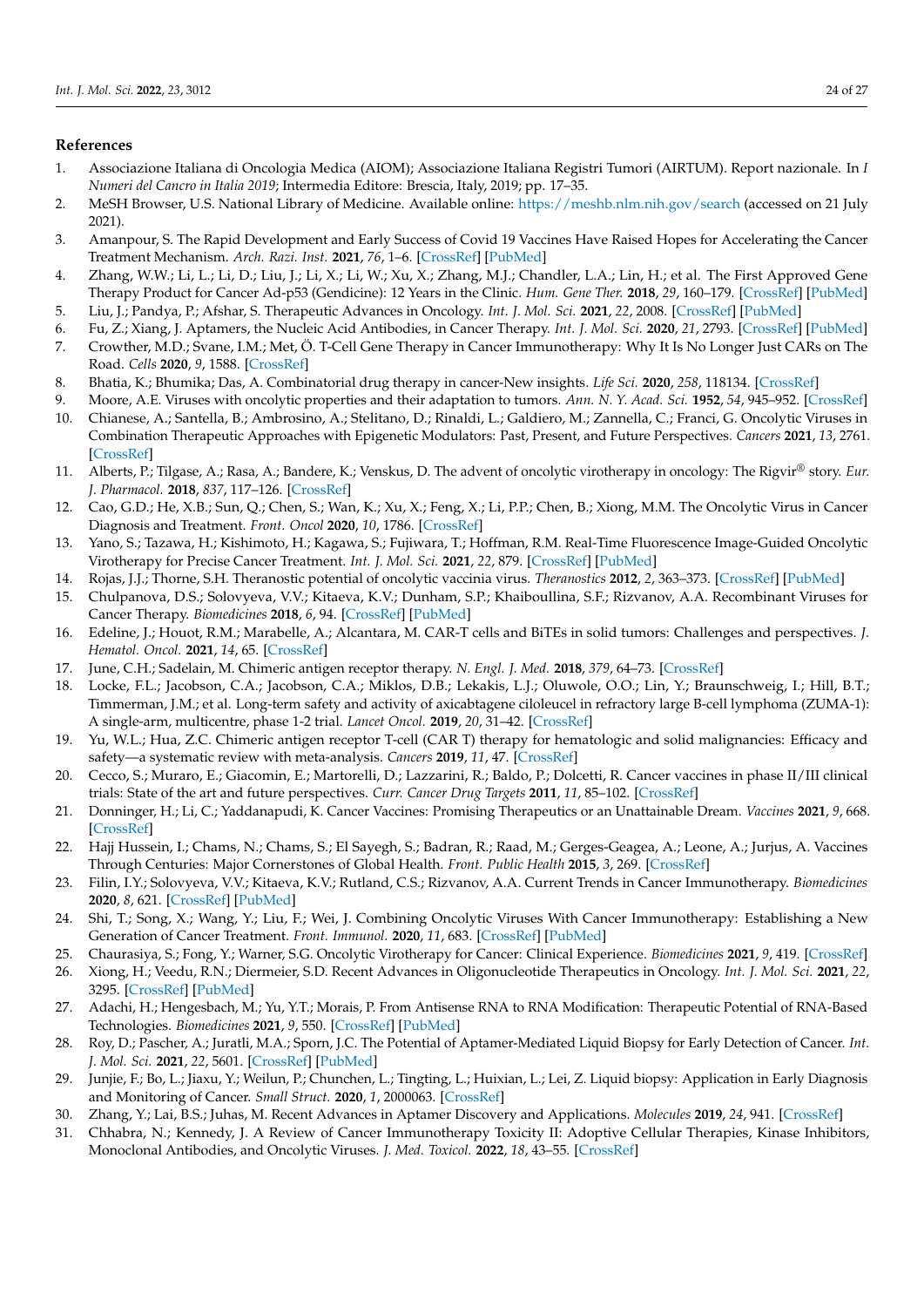- <span id="page-24-0"></span>32. Eudravigilance European Database of Adverse Drug Reactions Reports. Available online: <www.adrreports.eu> (accessed on 24 September 2021).
- 33. OPEN Vigil FDA v1.0.2. Available online: <https://openvigil.pharmacology.uni-kiel.de/openvigilfda.php> (accessed on 22 September 2021).
- <span id="page-24-1"></span>34. Lexicomp® Database. Available online: [http://online.lexi.com/lco/action/home;jsessionid=DC1FA0C3E42571B7BA802A0F2E8](http://online.lexi.com/lco/action/home;jsessionid=DC1FA0C3E42571B7BA802A0F2E860F57) [60F57](http://online.lexi.com/lco/action/home;jsessionid=DC1FA0C3E42571B7BA802A0F2E860F57) (accessed on 27 September 2021).
- <span id="page-24-2"></span>35. Li, L.; Liu, S.; Han, D.; Tang, B.; Ma, J. Delivery and Biosafety of Oncolytic Virotherapy. *Front. Oncol.* **2020**, *16*, 475. [\[CrossRef\]](http://doi.org/10.3389/fonc.2020.00475)
- <span id="page-24-3"></span>36. Miao, L.; Zhang, Z.; Ren, Z.; Li, Y. Reactions Related to CAR-T Cell Therapy. *Front. Immunol.* **2021**, *12*, 663201. [\[CrossRef\]](http://doi.org/10.3389/fimmu.2021.663201) [\[PubMed\]](http://www.ncbi.nlm.nih.gov/pubmed/33995389)
- <span id="page-24-4"></span>37. Brown, B.D.; Tambaro, F.P.; Kohorst, M.; Chi, L.; Mahadeo, K.M.; Tewari, P.; Petropoulos, D.; Slopis, J.M.; Sadighi, Z.; Khazal, S. Immune Effector Cell Associated Neurotoxicity (ICANS) in Pediatric and Young Adult Patients Following Chimeric Antigen Receptor (CAR) T-Cell Therapy: Can We Optimize Early Diagnosis? *Front. Oncol.* **2021**, *11*, 634445. [\[CrossRef\]](http://doi.org/10.3389/fonc.2021.634445) [\[PubMed\]](http://www.ncbi.nlm.nih.gov/pubmed/33763368)
- <span id="page-24-5"></span>38. Fischer, J.W.; Bhattarai, N. CAR-T Cell Therapy: Mechanism, Management, and Mitigation of Inflammatory Toxicities. *Front. Immunol.* **2021**, *12*, 693016. [\[CrossRef\]](http://doi.org/10.3389/fimmu.2021.693016) [\[PubMed\]](http://www.ncbi.nlm.nih.gov/pubmed/34220853)
- <span id="page-24-6"></span>39. Guha, A.; Addison, D.; Jain, P.; Gutierrez, J.M.; Ghosh, A.; Roddie, C.; De Lima, M.; Al-Kindi, S.; Oliveira, G.H. Cardiovascular Events Associated with Chimeric Antigen Receptor T Cell Therapy: Cross-Sectional FDA Adverse Events Reporting System Analysis. *Biol. Blood Marrow Transplant.* **2020**, *26*, 2211–2216. [\[CrossRef\]](http://doi.org/10.1016/j.bbmt.2020.08.036) [\[PubMed\]](http://www.ncbi.nlm.nih.gov/pubmed/32966880)
- <span id="page-24-7"></span>40. Santomasso, B.D.; Nastoupil, L.J.; Adkins, S.; Lacchetti, C.; Schneider, B.J.; Anadkat, M.; Atkins, M.B.; Brassil, K.J.; Caterino, J.M.; Chau, I.; et al. Management of Immune-Related Adverse Events in Patients Treated With Chimeric Antigen Receptor T-Cell Therapy: ASCO Guideline. *J. Clin. Oncol.* **2021**, *39*, 3978–3992. [\[CrossRef\]](http://doi.org/10.1200/JCO.21.01992)
- <span id="page-24-8"></span>41. Lee, D.W.; Santomasso, B.D.; Locke, F.L.; Ghobadi, A.; Turtle, C.J.; Brudno, J.N.; Maus, M.V.; Park, J.H.; Mead, E.; Pavletic, S.; et al. ASTCT Consensus Grading for Cytokine Release Syndrome and Neurologic Toxicity Associated with Immune Effector Cells. *Biol Blood Marrow Transplant.* **2019**, *25*, 625–638. [\[CrossRef\]](http://doi.org/10.1016/j.bbmt.2018.12.758)
- <span id="page-24-9"></span>42. Kotch, C.; Barrett, D.; Teachey, D.T. Tocilizumab for the treatment of chimeric antigen receptor T cell-induced cytokine release syndrome. *Expert Rev. Clin. Immunol.* **2019**, *15*, 813–822. [\[CrossRef\]](http://doi.org/10.1080/1744666X.2019.1629904)
- <span id="page-24-10"></span>43. Ghosh, A.K.; Chen, D.H.; Guha, A.; Mackenzie, S.; Walker, J.M.; Roddie, C. CAR T Cell Therapy-Related Cardiovascular Outcomes and Management: Systemic Disease or Direct Cardiotoxicity? *JACC CardioOncol.* **2020**, *2*, 97–109. [\[CrossRef\]](http://doi.org/10.1016/j.jaccao.2020.02.011)
- <span id="page-24-11"></span>44. Caimi, P.F.; Pacheco Sanchez, G.; Sharma, A.; Otegbeye, F.; Ahmed, N.; Rojas, P.; Patel, S.; Kleinsorge Block, S.; Schiavone, J.; Zamborsky, K.; et al. Prophylactic Tocilizumab Prior to Anti-CD19 CAR-T Cell Therapy for Non-Hodgkin Lymphoma. *Front. Immunol.* **2021**, *12*, 745320. [\[CrossRef\]](http://doi.org/10.3389/fimmu.2021.745320)
- <span id="page-24-12"></span>45. Alvi, R.M.; Frigault, M.J.; Fradley, M.G.; Jain, M.D.; Mahmood, S.S.; Awadalla, M.; Lee, D.H.; Zlotoff, D.A.; Zhang, L.; Drobni, Z.D.; et al. Cardiovascular Events Among Adults Treated With Chimeric Antigen Receptor T-Cells (CAR-T). *J. Am. Coll. Cardiol.* **2019**, *74*, 3099–3108. [\[CrossRef\]](http://doi.org/10.1016/j.jacc.2019.10.038)
- <span id="page-24-13"></span>46. Michel, L.; Mincu, R.I.; Mrotzek, S.M.; Korste, S.; Neudorf, U.; Rassaf, T.; Totzeck, M. Cardiac biomarkers for the detection of cardiotoxicity in childhood cancer-a meta-analysis. *ESC Heart Fail.* **2020**, *7*, 423–433. [\[CrossRef\]](http://doi.org/10.1002/ehf2.12589) [\[PubMed\]](http://www.ncbi.nlm.nih.gov/pubmed/32069386)
- <span id="page-24-14"></span>47. Semeraro, G.C.; Cipolla, C.M.; Cardinale, D.M. Role of Cardiac Biomarkers in Cancer Patients. *Cancers* **2021**, *13*, 5426. [\[CrossRef\]](http://doi.org/10.3390/cancers13215426) [\[PubMed\]](http://www.ncbi.nlm.nih.gov/pubmed/34771589)
- <span id="page-24-15"></span>48. Panowski, S.H.; Kuo, T.C.; Zhang, Y.; Chen, A.; Geng, T.; Aschenbrenner, L.; Kamperschroer, C.; Pascua, E.; Chen, W.; Delaria, K. Preclinical Efficacy and Safety Comparison of CD3 Bispecific and ADC Modalities Targeting BCMA for the Treatment of Multiple Myeloma. *Mol. Cancer Ther.* **2019**, *18*, 2008–2020. [\[CrossRef\]](http://doi.org/10.1158/1535-7163.MCT-19-0007) [\[PubMed\]](http://www.ncbi.nlm.nih.gov/pubmed/31434693)
- <span id="page-24-16"></span>49. Kroschinsky, F.; Stölzel, F.; von Bonin, S.; Beutel, G.; Kochanek, M.; Kiehl, M.; Schellongowski, P. Intensive Care in Hematological and Oncological Patients (iCHOP) Collaborative Group. New drugs, new toxicities: Severe side effects of modern targeted and immunotherapy of cancer and their management. *Crit. Care.* **2017**, *21*, 89. [\[CrossRef\]](http://doi.org/10.1186/s13054-017-1678-1)
- <span id="page-24-17"></span>50. Meo, S.A.; Bukhari, I.A.; Akram, J.; Meo, A.S.; Klonoff, D.C. COVID-19 vaccines: Comparison of biological, pharmacological characteristics and adverse effects of Pfizer/BioNTech and Moderna Vaccines. *Eur. Rev. Med. Pharmacol. Sci.* **2021**, *25*, 1663–1669. [\[CrossRef\]](http://doi.org/10.26355/eurrev_202102_24877) [\[PubMed\]](http://www.ncbi.nlm.nih.gov/pubmed/33629336)
- <span id="page-24-18"></span>51. Tay, B.Q.; Wright, Q.; Ladwa, R.; Perry, C.; Leggatt, G.; Simpson, F.; Wells, J.W.; Panizza, B.J.; Frazer, I.H.; Cruz, J.L.G. Evolution of Cancer Vaccines—Challenges, Achievements, and Future Directions. *Vaccines* **2021**, *9*, 535. [\[CrossRef\]](http://doi.org/10.3390/vaccines9050535)
- 52. Mittendorf, E.A.; Lu, B.; Melisko, M.; Hiller, J.P.; Bondarenko, I.; Brunt, A.M.; Sergii, G.; Petrakova, K.; Peoples, G.E. Efficacy and Safety Analysis of Nelipepimut-S Vaccine to Prevent Breast Cancer Recurrence: A Randomized, Multicenter, Phase III Clinical Trial. *Clin. Cancer Res.* **2019**, *15*, 4248. [\[CrossRef\]](http://doi.org/10.1158/1078-0432.CCR-18-2867)
- <span id="page-24-19"></span>53. Hollingsworth, R.E.; Jansen, K. Turning the corner on therapeutic cancer vaccines. *NPJ Vaccines.* **2019**, *8*, 7. [\[CrossRef\]](http://doi.org/10.1038/s41541-019-0103-y)
- <span id="page-24-20"></span>54. Ting Lee, Y.; Jer Tan, Y.; Ein Oon, C. Molecular targeted therapy: Treating cancer with specificity. *Europ. J. Pharmacol.* **2018**, *834*, 188. [\[CrossRef\]](http://doi.org/10.1016/j.ejphar.2018.07.034)
- <span id="page-24-21"></span>55. Gerber, D.E. Targeted Therapies: A New Generation of Cancer Treatments. *Am. Fam. Physician* **2008**, *77*, 311–319.
- <span id="page-24-22"></span>56. Rosland, G.V.; Engelsen, A.S.T. Novel points of attack for targeted cancer therapy. *Basic Clin. Pharmacol. Toxicol.* **2015**, *116*, 9–18. [\[CrossRef\]](http://doi.org/10.1111/bcpt.12313) [\[PubMed\]](http://www.ncbi.nlm.nih.gov/pubmed/25154903)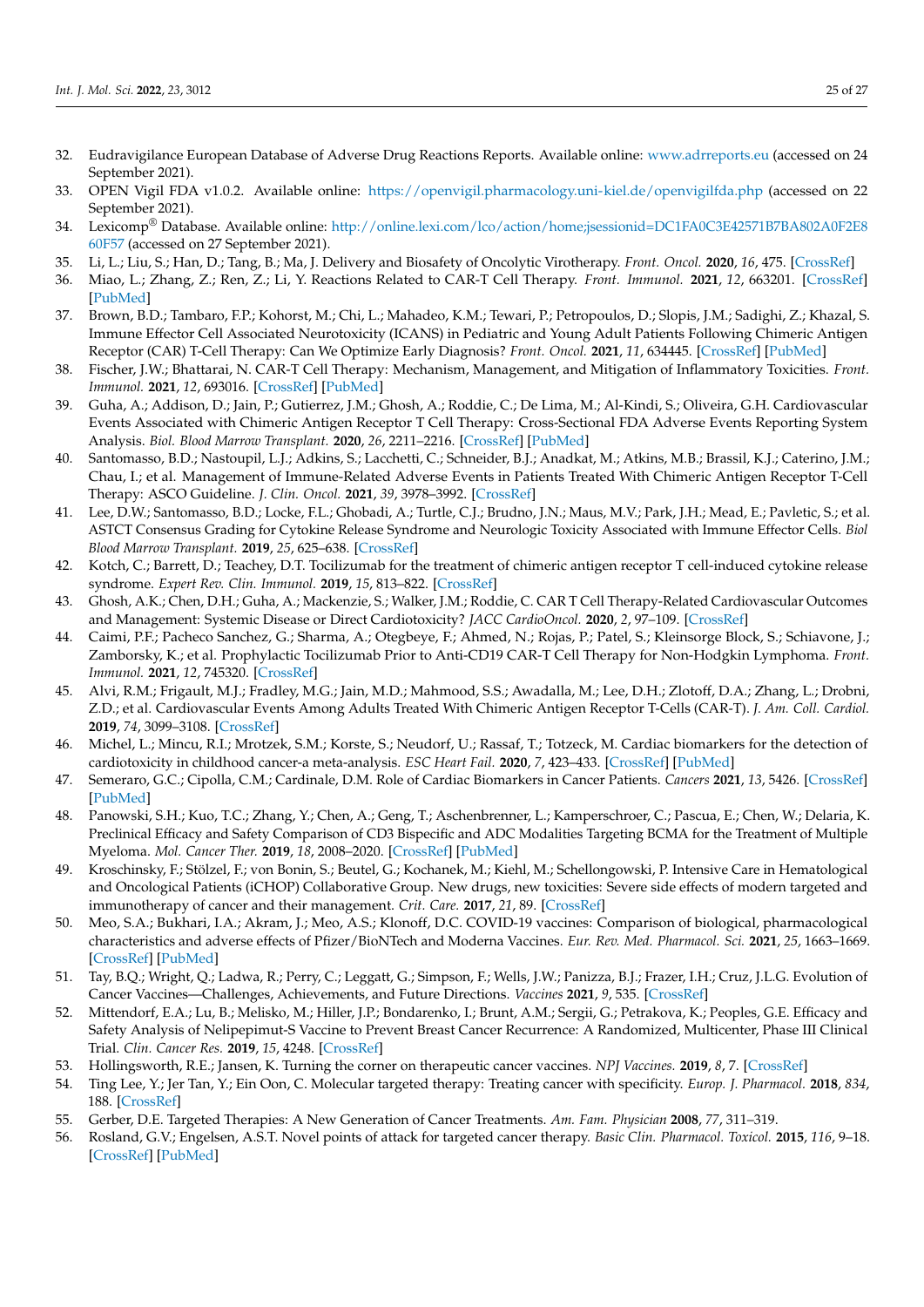- <span id="page-25-0"></span>57. Park, J.J.H.; Hsu, G.; Siden, E.G.; Thorlund, K.; Mills, E.J. An overview of precision oncology basket and umbrella trials for clinicians. *Cancer J. Clin.* **2020**, *70*, 125–137. [\[CrossRef\]](http://doi.org/10.3322/caac.21600) [\[PubMed\]](http://www.ncbi.nlm.nih.gov/pubmed/32031692)
- <span id="page-25-1"></span>58. Lu, C.C.; Li, X.N.; Broglio, K.; Bycott, P.; Jiang, Q.; Li, X.; McGlothlin, A.; Tian, H.; Ye, J. Practical Considerations and Recommendations for Master Protocol Framework: Basket, Umbrella and Platform Trials. *Ther. Innov. Regul. Sci.* **2021**, *55*, 1145–1154. [\[CrossRef\]](http://doi.org/10.1007/s43441-021-00315-7) [\[PubMed\]](http://www.ncbi.nlm.nih.gov/pubmed/34160785)
- <span id="page-25-2"></span>59. Saijo, N. Progress in cancer chemiotherapy with special stress on molecular-targeted therapy. *Pjn. J. Clin. Oncol.* **2010**, *40*, 855–862. [\[CrossRef\]](http://doi.org/10.1093/jjco/hyq035)
- <span id="page-25-3"></span>60. Mendelsohn, J.; Baselga, J. Epidermical growth factor receptor targeting in cancer. *Sem. Oncol.* **2006**, *33*, 369–385. [\[CrossRef\]](http://doi.org/10.1053/j.seminoncol.2006.04.003)
- <span id="page-25-4"></span>61. Sliwkowski, M.X.; Mellman, I. Antibody Therapeutics in Cancer. *Science* **2013**, *341*, 1192–1193. [\[CrossRef\]](http://doi.org/10.1126/science.1241145)
- <span id="page-25-5"></span>62. Yang, Y. Cancer immunotherapy: Harnessing the immune system to battle cancer. *JCI* **2015**, *125*, 3335–3337. [\[CrossRef\]](http://doi.org/10.1172/JCI83871)
- <span id="page-25-6"></span>63. Banca Dati CODIFA. *L'informatore Farmaceutico*, 80rd ed.; Ediser: Milano, Italia, 2021; pp. 2074–2107.
- <span id="page-25-7"></span>64. Lheureux, S.; Denoyelle, C.; Ohashi, P.S.; De Bono, J.S.; Mottaghy, F.M. Molecularly targeted therapies in cancer: A guide for the nuclear medicine physician. *Eur. J. Nucl. Med. Mol.* **2017**, *44*, 41–54. [\[CrossRef\]](http://doi.org/10.1007/s00259-017-3695-3)
- <span id="page-25-8"></span>65. Hidalgo, M.; Siu, L.L.; Rizzo, J.; Hammond, L.A.; Takimoto, C.; Eckhardt, S.G.; Tolcher, A.; Britten, C.D.; Denis, L.; Ferrante, K.; et al. Phase I and pharmacologic study of OSI-774, an epidermal growth factor receptor tyrosine kinase inhibitor, in patients with advanced solid malignancies. *J. Clin. Oncol.* **2001**, *19*, 3267–3279. [\[CrossRef\]](http://doi.org/10.1200/JCO.2001.19.13.3267)
- <span id="page-25-26"></span><span id="page-25-9"></span>66. Singal, G.; Miller, P.G.; Agarwala, V.; Li, G.; Kaushik, G.; Backenroth, D.; Gossai, A.; Frampton, G.M.; Torres, A.Z.; Lehnert, E.M.; et al. Association of patient characteristics and tumor genomics with clinical outcomes among patients with non-small cell lung Cancer using a Clinicogenomic database. *JAMA* **2019**, *321*, 1391–1399. [\[CrossRef\]](http://doi.org/10.1001/jama.2019.3241)
- <span id="page-25-10"></span>67. Cazzaniga, M.E.; Danesi, R.; Girmenia, C.; Invernizzi, P.; Elvevi, A.; Uguccioni, M. Management of toxicities associated with targeted terapie for HR-positive metastatic breast cancer: A multidisciplinary approach is the key to success. *Breast Cancer Res. Tr.* **2019**, *176*, 483–494. [\[CrossRef\]](http://doi.org/10.1007/s10549-019-05261-5) [\[PubMed\]](http://www.ncbi.nlm.nih.gov/pubmed/31065872)
- <span id="page-25-11"></span>68. Tischer, B.; Huber, R.; Kraemer, M.; Lacouture, M.E. Dermatologic events from EGFR inhibitors: The issue of the missing patient voice. *Supp. Care Cancer* **2017**, *25*, 651–660. [\[CrossRef\]](http://doi.org/10.1007/s00520-016-3419-4) [\[PubMed\]](http://www.ncbi.nlm.nih.gov/pubmed/27718067)
- <span id="page-25-12"></span>69. Porta, C.; Levy, A.; Hawkins, R.; Castellano, D.; Bellmunt, J.; Nathan, P.; McDermott, R.; Wagstaff, J.; Donnellan, P.; McCaffrey, J.; et al. Impact of adverse events, treatment modifications, and dose intensity on survival among patients with advanced renal cell carcinoma treated with first-line sunitinib: A medical chart review across ten centers in five European countries. *Cancer Med.* **2014**, *3*, 1517–1526. [\[CrossRef\]](http://doi.org/10.1002/cam4.302) [\[PubMed\]](http://www.ncbi.nlm.nih.gov/pubmed/25045157)
- <span id="page-25-13"></span>70. Du, R.; Wang, X.; Ma, L.; Larcher, L.M.; Tang, H.; Zhou, H.; Chen, C.; Wang, T. Adverse reactions of targeted therapy in cancer patients: A retrospective study of hospital medical data in China. *BMC Cancer* **2021**, *21*, 206. [\[CrossRef\]](http://doi.org/10.1186/s12885-021-07946-x) [\[PubMed\]](http://www.ncbi.nlm.nih.gov/pubmed/33639888)
- <span id="page-25-14"></span>71. Lemay, C.G.; Keller, B.A.; Edge, R.E.; Abei, M.; Bell, J.C. Oncolytic viruses: The best is yet to come. *Curr. Cancer Drug Targets* **2018**, *18*, 109–123. [\[CrossRef\]](http://doi.org/10.2174/1568009617666170206111609)
- <span id="page-25-15"></span>72. Ingrand, I.; Gautier, D.; Lafay-Chebassier, C.; Chavant, F.; Ferru, A.; Ingrand, P.; Pérault-Pochat, M.P. Serious adverse effects occuring after chemotherapy: A general cancer registry-based incidence survey. *B. J. Clin. Pharmacol.* **2020**, *86*, 711–722. [\[CrossRef\]](http://doi.org/10.1111/bcp.14159)
- <span id="page-25-16"></span>73. Morse, M.A.; Gwin, W.R.; Mitchell, D.A. Vaccine Therapies for Cancer: Then and Now. *Target. Oncol.* **2021**, *16*, 121–152. [\[CrossRef\]](http://doi.org/10.1007/s11523-020-00788-w)
- <span id="page-25-17"></span>74. Home–ClinicalTrials.gov. Available online: <https://clinicaltrials.gov> (accessed on 19 September 2021).
- <span id="page-25-18"></span>75. Gutierrez, C.; McEvoy, C.; Munshi, L.; Stephens, R.S.; Detsky, M.E.; Nates, J.; Pastores, S.M. Critical Care Management of Toxicities Associated with Targeted Agents and Immunotherapies for Cancer. *Crit. Care Med.* **2020**, *48*, 10–21. [\[CrossRef\]](http://doi.org/10.1097/CCM.0000000000004087)
- <span id="page-25-19"></span>76. Assaraf, Y.G.; Brozovic, A.; Gonçalves, A.C.; Jurkovicova, D.; Line, A.; Machuqueiro, M.; Saponara, S.; Sarmento-Ribeiro, A.B.; ¯ Xavier, C.P.R.; Vasconcelos, M.H. The multi-factorial nature of clinical multidrug resistance in cancer. *Drug Resist. Updat.* **2019**, *46*, 100645. [\[CrossRef\]](http://doi.org/10.1016/j.drup.2019.100645)
- <span id="page-25-20"></span>77. Pan, S.T.; Li, Z.L.; He, Z.X.; Qiu, J.X.; Zhou, S.F. Molecular mechanisms for tumour resistance to chemotherapy. *Clin. Exp. Pharmacol. Physiol.* **2016**, *43*, 723–737. [\[CrossRef\]](http://doi.org/10.1111/1440-1681.12581)
- <span id="page-25-21"></span>78. Pritchard, J.R.; Lauffenburger, D.A.; Hemann, M.T. Understanding resistance to combination chemotherapy. *Drug Resist. Updat.* **2012**, *15*, 249–257. [\[CrossRef\]](http://doi.org/10.1016/j.drup.2012.10.003) [\[PubMed\]](http://www.ncbi.nlm.nih.gov/pubmed/23164555)
- <span id="page-25-22"></span>79. Delou, J.M.A.; Souza, A.S.O.; Souza, L.C.M.; Borges, H.L. Highlights in Resistance Mechanism Pathways for Combination Therapy. *Cells.* **2019**, *30*, 1013. [\[CrossRef\]](http://doi.org/10.3390/cells8091013) [\[PubMed\]](http://www.ncbi.nlm.nih.gov/pubmed/31480389)
- <span id="page-25-23"></span>80. Sabnis, A.J.; Bivona, T.G. Principles of Resistance to Targeted Cancer Therapy: Lessons from Basic and Translational Cancer Biology. *Trends Mol. Med.* **2019**, *25*, 185–197. [\[CrossRef\]](http://doi.org/10.1016/j.molmed.2018.12.009) [\[PubMed\]](http://www.ncbi.nlm.nih.gov/pubmed/30686761)
- <span id="page-25-24"></span>81. Herzog, B.H.; Devarakonda, S.; Govindan, R. Overcoming Chemotherapy Resistance in SCLC. *J. Thorac. Oncol.* **2021**, *16*, 2002–2015. [\[CrossRef\]](http://doi.org/10.1016/j.jtho.2021.07.018)
- 82. Nedeljković, M.; Damjanović, A. Mechanisms of Chemotherapy Resistance in Triple-Negative Breast Cancer-How We Can Rise to the Challenge. *Cells* **2019**, *22*, 957. [\[CrossRef\]](http://doi.org/10.3390/cells8090957)
- <span id="page-25-25"></span>83. Wang, M.; Yu, F.; Zhang, Y.; Zhang, L.; Chang, W.; Wang, K. The Emerging Roles of Circular RNAs in the Chemoresistance of Gastrointestinal Cancer. *Front. Cell Dev. Biol.* **2022**, *21*, 821609. [\[CrossRef\]](http://doi.org/10.3389/fcell.2022.821609)